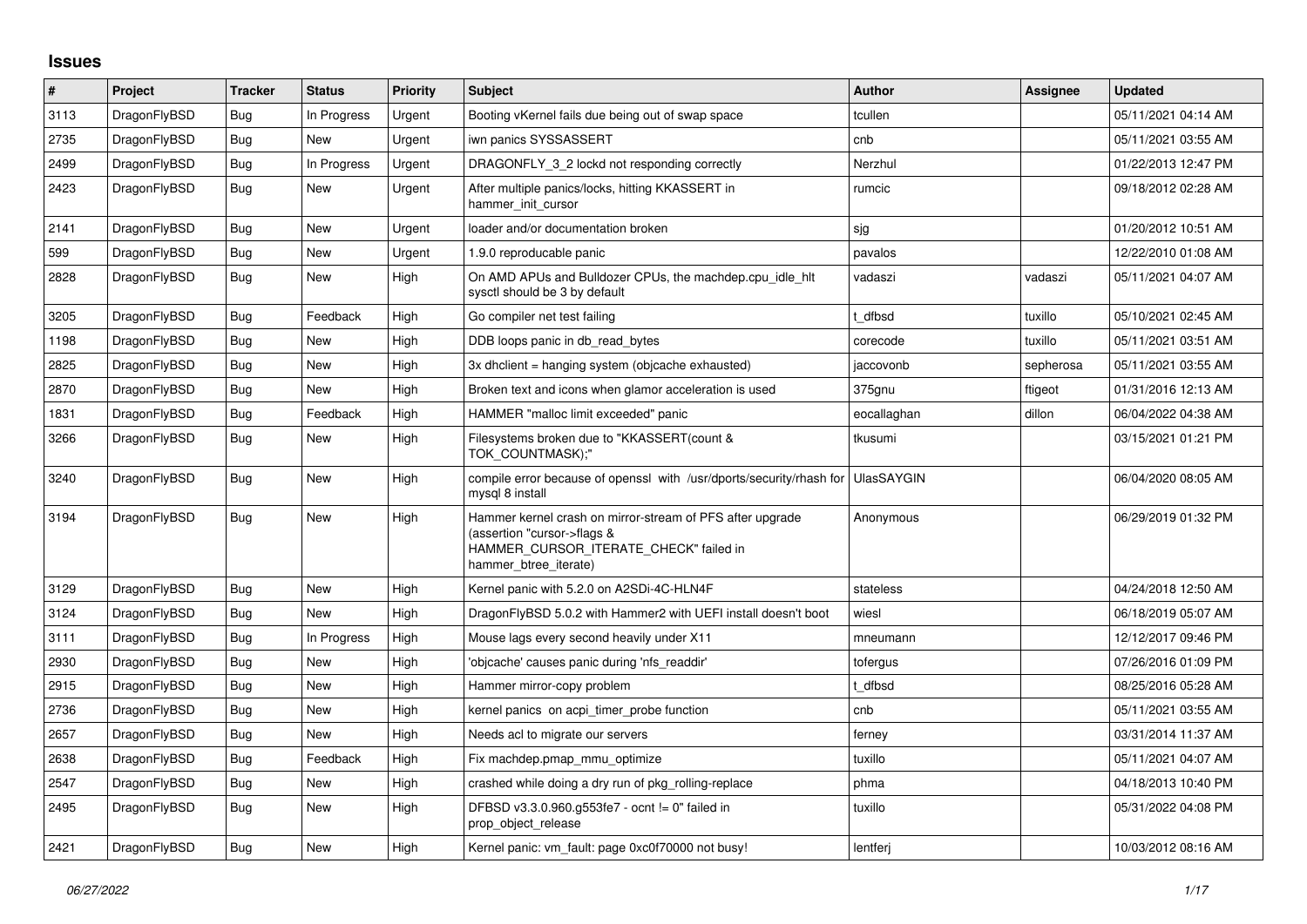| $\#$ | Project      | <b>Tracker</b> | <b>Status</b> | <b>Priority</b> | <b>Subject</b>                                                                             | <b>Author</b>     | <b>Assignee</b> | <b>Updated</b>      |
|------|--------------|----------------|---------------|-----------------|--------------------------------------------------------------------------------------------|-------------------|-----------------|---------------------|
| 2396 | DragonFlyBSD | Bug            | Feedback      | High            | Latest 3.1 development version core dumps while destroying master<br><b>PFS</b>            | sgeorge           |                 | 01/23/2013 04:10 PM |
| 2347 | DragonFlyBSD | Bug            | Feedback      | High            | Hammer PFSes destroy does not give back full space allocated to<br><b>PFS</b>              | sgeorge           |                 | 07/19/2012 01:11 AM |
| 2296 | DragonFlyBSD | Bug            | In Progress   | High            | panic: assertion "m->wire count > 0" failed                                                | thomas.nikolajsen |                 | 08/30/2012 06:09 AM |
| 2140 | DragonFlyBSD | Bug            | <b>New</b>    | High            | hammer_io_delallocate panic with 'duplicate entry' message                                 | ttw               |                 | 10/07/2011 12:22 PM |
| 2117 | DragonFlyBSD | <b>Bug</b>     | New           | High            | ACPI and/or bce(4) problem with 2.11.0.673.g0d557 on HP DL380<br>G6                        | pauska            |                 | 08/22/2011 10:15 AM |
| 2071 | DragonFlyBSD | Bug            | New           | High            | Panic on assertion: (int)(flg->seq - seq) > 0 in hammer_flusher_flush<br>after inode error | vsrinivas         |                 | 06/12/2011 07:59 AM |
| 1920 | DragonFlyBSD | <b>Bug</b>     | New           | High            | system hangs                                                                               | zhtw              |                 | 11/22/2010 08:59 AM |
| 1185 | DragonFlyBSD | Bug            | <b>New</b>    | High            | need a tool to merge changes into /etc                                                     | wa1ter            |                 | 02/18/2014 06:02 AM |
| 884  | DragonFlyBSD | Bug            | In Progress   | High            | Performance/memory problems under filesystem IO load                                       | hasso             |                 | 05/11/2021 03:50 AM |
| 2577 | DragonFlyBSD | Bug            | <b>New</b>    | Normal          | virtio-blk iops performance is cpu limited on high end devices                             | $g$ js $278$      | vsrinivas       | 08/01/2013 02:28 PM |
| 2370 | DragonFlyBSD | Bug            | New           | Normal          | panic: ffs_valloc: dup alloc                                                               | marino            | vsrinivas       | 02/01/2013 09:28 AM |
| 2113 | DragonFlyBSD | Bug            | New           | Normal          | nmalloc threaded program fork leak                                                         | vsrinivas         | vsrinivas       | 08/11/2011 07:25 PM |
| 3089 | DragonFlyBSD | <b>Bug</b>     | In Progress   | Normal          | vtnet(4) - disable TCP checksum offload by default                                         | jlane             | vadaszi         | 05/11/2021 04:14 AM |
| 2391 | DragonFlyBSD | Bug            | In Progress   | Normal          | System lock with ahci and acpi enabled on ATI RS690 chipset with<br>SMB600 sata controller | jorisgio          | vadaszi         | 06/03/2015 03:51 PM |
| 3318 | DragonFlyBSD | Bug            | In Progress   | Normal          | Segmenation fault when a process resumed with checkpt exits                                | zabolekar         | tuxillo         | 06/18/2022 08:24 AM |
| 3314 | DragonFlyBSD | <b>Bug</b>     | New           | Normal          | Bring virtio console(4) from FreeBSD                                                       | tuxillo           | tuxillo         | 05/29/2022 08:24 AM |
| 3295 | DragonFlyBSD | Bug            | In Progress   | Normal          | Adapt devel/libvirt for nvmm                                                               | tuxillo           | tuxillo         | 11/03/2021 04:56 PM |
| 3160 | DragonFlyBSD | Submit         | In Progress   | Normal          | State the implementation difference in pkill/pgrep manual                                  | sevan             | tuxillo         | 06/03/2022 05:15 PM |
| 3145 | DragonFlyBSD | Submit         | In Progress   | Normal          | Update libelf to FreeBSD 12 current and build as base library usable<br>by ports           | davshao           | tuxillo         | 08/20/2021 03:58 PM |
| 3028 | DragonFlyBSD | Bug            | In Progress   | Normal          | installer: confusion of set/get disk encryption passphrase dialogs                         | liweitianux       | tuxillo         | 06/03/2022 05:13 PM |
| 2717 | DragonFlyBSD | Submit         | Feedback      | Normal          | Out of range numeric handling                                                              | dclink            | tuxillo         | 05/11/2021 04:08 AM |
| 2496 | DragonFlyBSD | <b>Bug</b>     | New           | Normal          | NTFS malloc limit exceeded                                                                 | plasmob           | tuxillo         | 02/19/2013 08:47 AM |
| 2438 | DragonFlyBSD | Submit         | Feedback      | Normal          | <b>TRIM</b> fixes                                                                          | Anonymous         | tuxillo         | 05/11/2021 03:45 AM |
| 2416 | DragonFlyBSD | Bug            | <b>New</b>    | Normal          | ' entry can be removed on mounted nfs filesystem                                           | ftigeot           | tuxillo         | 06/03/2014 04:40 AM |
| 2358 | DragonFlyBSD | Bug            | In Progress   | Normal          | DFBSD v3.0.2.32.g928ca - panic: hammer: insufficient undo FIFO<br>space!                   | tuxillo           | tuxillo         | 05/10/2021 02:50 AM |
| 1921 | DragonFlyBSD | <b>Bug</b>     | In Progress   | Normal          | we miss mlockall                                                                           | alexh             | tuxillo         | 06/18/2022 04:08 AM |
| 1876 | DragonFlyBSD | <b>Bug</b>     | New           | Normal          | devfs in jail + logging out from console(ttyv1+) -> panic                                  | qhwt.dfly         | tuxillo         | 05/31/2022 03:24 PM |
| 1700 | DragonFlyBSD | Submit         | In Progress   | Normal          | skip boot2 menu on <enter></enter>                                                         | Johannes.Hofmann  | tuxillo         | 05/15/2022 08:35 AM |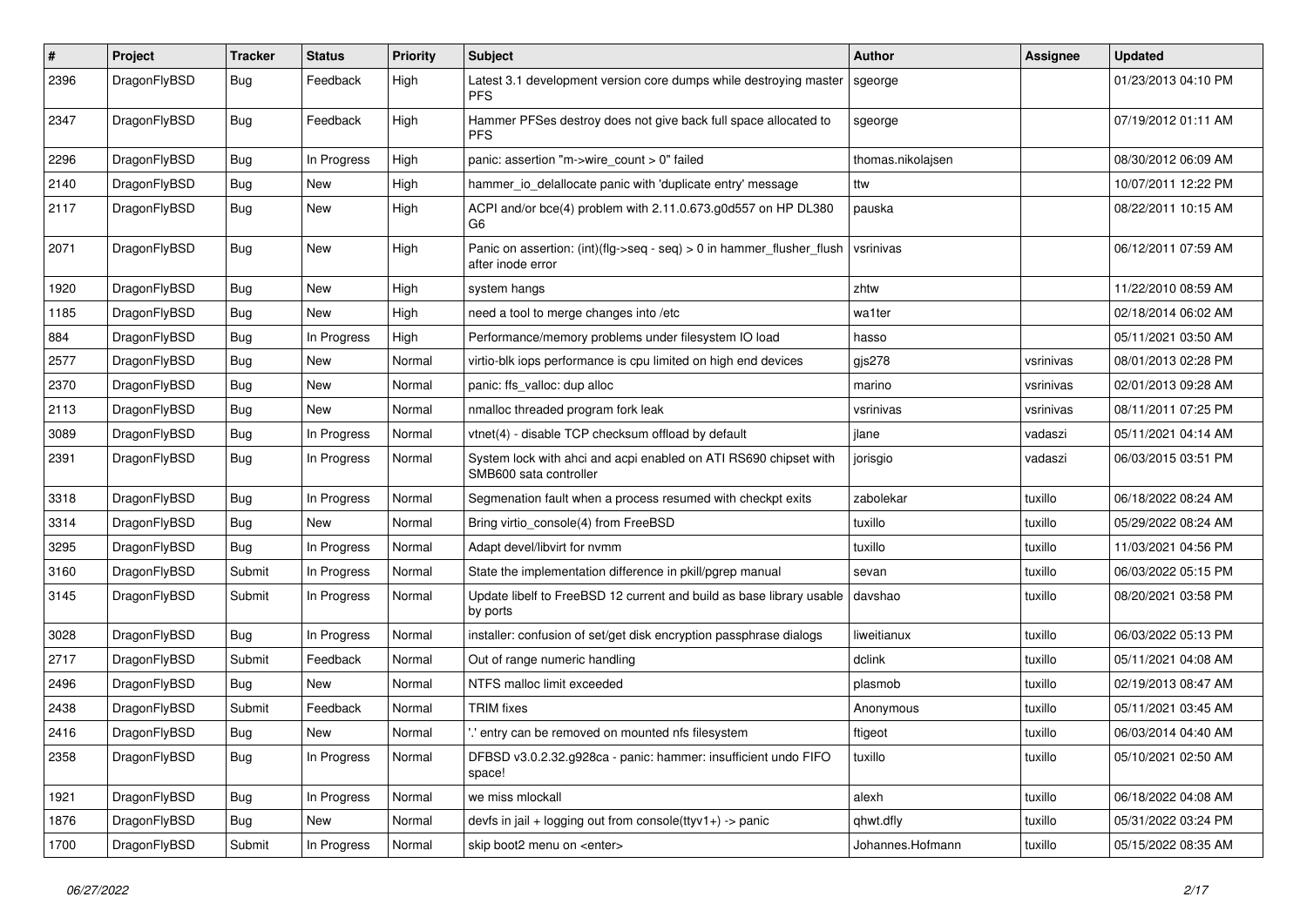| #    | Project      | <b>Tracker</b> | <b>Status</b> | <b>Priority</b> | Subject                                                                                      | <b>Author</b>  | Assignee | <b>Updated</b>      |
|------|--------------|----------------|---------------|-----------------|----------------------------------------------------------------------------------------------|----------------|----------|---------------------|
| 1587 | DragonFlyBSD | Bug            | Feedback      | Normal          | can't gdb across fork                                                                        | corecode       | tuxillo  | 05/11/2021 03:54 AM |
| 1584 | DragonFlyBSD | <b>Bug</b>     | In Progress   | Normal          | can't use ssh from jail: debug1: read passphrase: can't open<br>/dev/tty: Device busy        | corecode       | tuxillo  | 05/11/2021 03:53 AM |
| 1583 | DragonFlyBSD | Bug            | In Progress   | Normal          | panic: assertion: cursor->trans->sync_lock_refs > 0 in<br>hammer_recover_cursor              | corecode       | tuxillo  | 05/11/2021 03:53 AM |
| 1579 | DragonFlyBSD | <b>Bug</b>     | Feedback      | Normal          | dfly 2.4.1 does not like HP DL360G4p and Smart Array 6400 with<br>MSA <sub>20</sub>          | tomaz.borstnar | tuxillo  | 06/02/2014 02:44 PM |
| 1556 | DragonFlyBSD | Bug            | New           | Normal          | many processes stuck in "hmrrcm", system unusable                                            | corecode       | tuxillo  | 05/11/2021 03:52 AM |
| 1547 | DragonFlyBSD | Bug            | In Progress   | Normal          | disklabel64 automatic sizing                                                                 | corecode       | tuxillo  | 05/11/2021 03:52 AM |
| 1528 | DragonFlyBSD | Bug            | In Progress   | Normal          | ktrace does not show proper return values for pipe(2)                                        | corecode       | tuxillo  | 05/11/2021 03:52 AM |
| 1475 | DragonFlyBSD | <b>Bug</b>     | In Progress   | Normal          | kernel blocks with low memory and syscons setting a high res mode<br>/ scrollback            | corecode       | tuxillo  | 05/11/2021 03:52 AM |
| 1474 | DragonFlyBSD | Bug            | <b>New</b>    | Normal          | ithread 1 unexpectedly rescheduled                                                           | corecode       | tuxillo  | 05/11/2021 03:52 AM |
| 1469 | DragonFlyBSD | Bug            | In Progress   | Normal          | Hammer history security concern                                                              | corecode       | tuxillo  | 05/11/2021 03:52 AM |
| 1442 | DragonFlyBSD | Bug            | New           | Normal          | blocking SIGSEGV and triggering a segment violation produces an<br>all CPU consuming process | corecode       | tuxillo  | 05/11/2021 03:52 AM |
| 1440 | DragonFlyBSD | Bug            | New           | Normal          | ptrace/gdb doesn't work after process blocks SIGTRAP                                         | corecode       | tuxillo  | 05/11/2021 03:52 AM |
| 1397 | DragonFlyBSD | Bug            | Feedback      | Normal          | jobs -I output inconsistency when called from script                                         | Anonymous      | tuxillo  | 05/15/2022 05:07 AM |
| 1390 | DragonFlyBSD | Bug            | In Progress   | Normal          | Use id_t type for {get,set}priority()                                                        | Anonymous      | tuxillo  | 07/05/2019 02:18 AM |
| 1293 | DragonFlyBSD | Bug            | New           | Normal          | 2.2.1-REL Installer Request                                                                  | mk             | tuxillo  | 05/11/2021 04:00 AM |
| 1287 | DragonFlyBSD | Bug            | Feedback      | Normal          | altq configuration doesn't work                                                              | corecode       | tuxillo  | 05/11/2021 03:51 AM |
| 1030 | DragonFlyBSD | Bug            | In Progress   | Normal          | msdosfs umount panic                                                                         | corecode       | tuxillo  | 05/11/2021 03:51 AM |
| 998  | DragonFlyBSD | Bug            | In Progress   | Normal          | Unconfiguring a vn while it is mounted                                                       | rumcic         | tuxillo  | 05/11/2021 04:00 AM |
| 911  | DragonFlyBSD | Bug            | Feedback      | Normal          | kldload/kernel linker can exceed malloc reserve and panic system                             | corecode       | tuxillo  | 05/11/2021 03:51 AM |
| 901  | DragonFlyBSD | <b>Bug</b>     | Feedback      | Normal          | route show needs to get data from all cpus                                                   | corecode       | tuxillo  | 05/11/2021 03:50 AM |
| 847  | DragonFlyBSD | Bug            | Feedback      | Normal          | processes getting stuck on mount point                                                       | corecode       | tuxillo  | 05/11/2021 03:50 AM |
| 781  | DragonFlyBSD | Bug            | In Progress   | Normal          | fdisk uses wrong geometry on usb flash drives                                                | corecode       | tuxillo  | 05/11/2021 03:50 AM |
| 742  | DragonFlyBSD | <b>Bug</b>     | In Progress   | Normal          | umount problems with multiple mounts                                                         | corecode       | tuxillo  | 06/25/2022 04:02 AM |
| 731  | DragonFlyBSD | <b>Bug</b>     | New           | Normal          | system freeze on "slice too large"                                                           | corecode       | tuxillo  | 06/25/2022 04:01 AM |
| 2585 | DragonFlyBSD | <b>Bug</b>     | New           | Normal          | Dfly 3.4.3 on ESXi 5.1, HP Smart Array P410 passthrough<br>recognised, but not functioning   | yggdrasil      | swildner | 05/09/2022 08:14 AM |
| 2265 | DragonFlyBSD | <b>Bug</b>     | New           | Normal          | mbsrtowcs does not properly handle invalid mbstate t in ps                                   | c.turner1      | swildner | 01/10/2012 07:56 PM |
| 341  | DragonFlyBSD | <b>Bug</b>     | New           | Normal          | Vinum erroneously repors devices as busy                                                     | corecode       | swildner | 01/21/2012 04:50 AM |
| 1769 | DragonFlyBSD | Bug            | New           | Normal          | panic: assertion: _tp->tt_msg->tt_cpuid == mycpuid in<br>tcp callout active                  | pavalos        | sjg      | 05/15/2022 11:07 AM |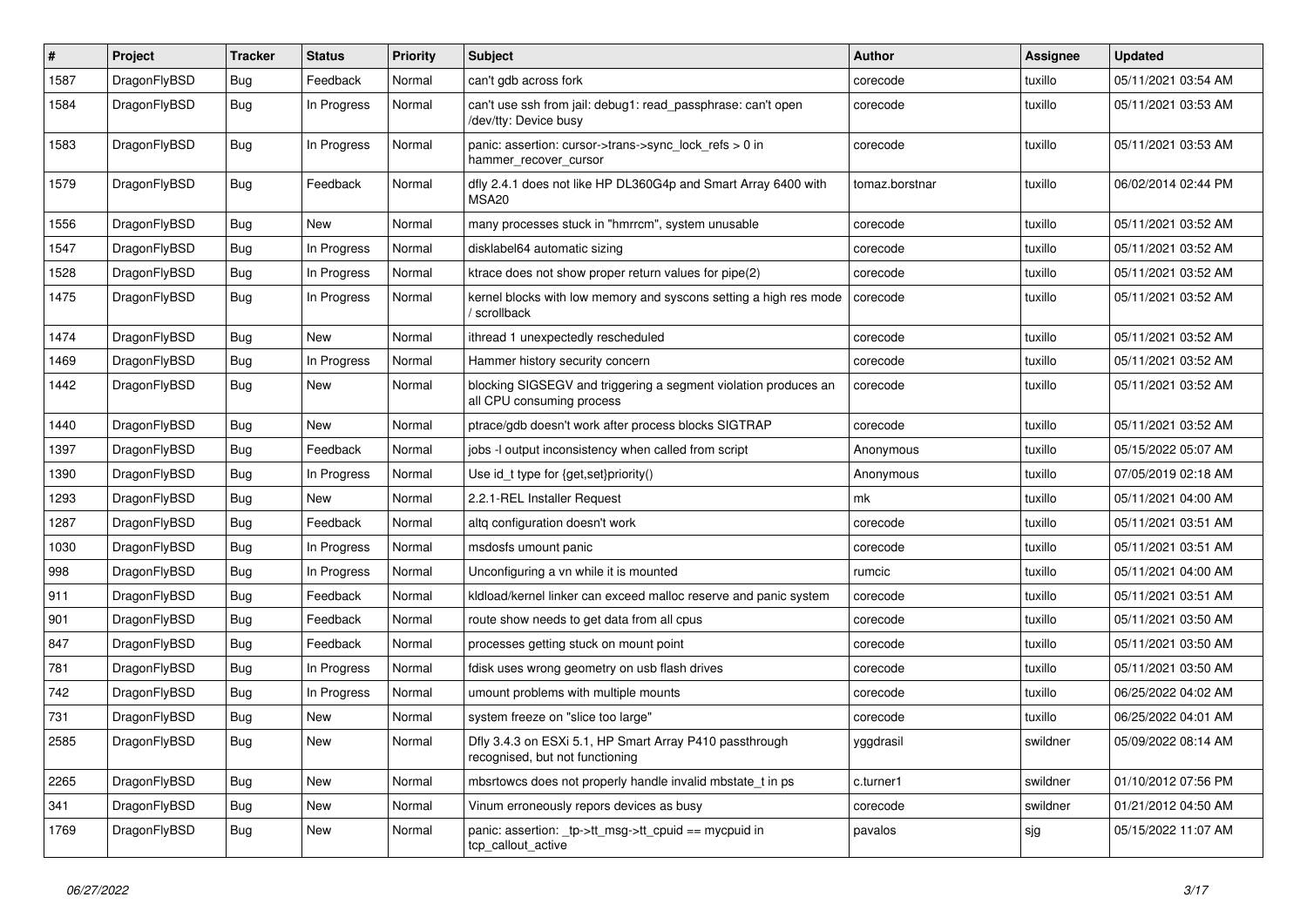| $\pmb{\#}$ | <b>Project</b> | <b>Tracker</b> | <b>Status</b> | <b>Priority</b> | <b>Subject</b>                                                                                                                                           | Author        | <b>Assignee</b> | <b>Updated</b>      |
|------------|----------------|----------------|---------------|-----------------|----------------------------------------------------------------------------------------------------------------------------------------------------------|---------------|-----------------|---------------------|
| 1302       | DragonFlyBSD   | Bug            | In Progress   | Normal          | Checkpoint regression?                                                                                                                                   | sjg           | sjg             | 07/10/2013 05:22 PM |
| 168        | DragonFlyBSD   | Bug            | In Progress   | Normal          | Livelocked limit engaged while trying to setup IPW wireless                                                                                              | mschacht      | sepherosa       | 05/11/2021 04:05 AM |
| 2822       | DragonFlyBSD   | <b>Bug</b>     | <b>New</b>    | Normal          | USB 3.0 stick throws "reading primary partition table: error<br>accessing offset 000[] for 152" error, while the stick works on any<br>other OS I tested | revuwa        | profmakx        | 06/29/2015 05:56 AM |
| 2746       | DragonFlyBSD   | Bug            | <b>New</b>    | Normal          | some fraction of xterms started from the xmonad window manager<br>get killed with SIGALRM                                                                | isenmann      | profmakx        | 12/28/2014 02:51 AM |
| 2549       | DragonFlyBSD   | <b>Bug</b>     | In Progress   | Normal          | netgraph7: Kernel page fault.                                                                                                                            | russiane39    | nant            | 05/10/2013 11:20 PM |
| 1969       | DragonFlyBSD   | Bug            | <b>New</b>    | Normal          | pf-related network problem                                                                                                                               | pavalos       | lentferj        | 02/01/2011 06:57 PM |
| 1964       | DragonFlyBSD   | <b>Bug</b>     | <b>New</b>    | Normal          | iwn (panic assertion : wlan_assert_serialized)                                                                                                           | sjmm.ptr      | josepht         | 02/01/2011 12:57 PM |
| 1946       | DragonFlyBSD   | <b>Bug</b>     | <b>New</b>    | Normal          | ieee80211 panic                                                                                                                                          | pavalos       | josepht         | 01/27/2011 06:00 PM |
| 3031       | DragonFlyBSD   | Submit         | In Progress   | Normal          | Update drm/radeon to Linux 4.7.10 as much as possible                                                                                                    | davshao       | ftigeot         | 08/19/2021 12:33 PM |
| 1593       | DragonFlyBSD   | Bug            | Feedback      | Normal          | panic: assertion: $ccb == ap \rightarrow ap$ err $ccb$ in ahci put err $ccb$                                                                             | ftigeot       | ftigeot         | 05/15/2022 05:09 AM |
| 3154       | DragonFlyBSD   | Submit         | <b>New</b>    | Normal          | Update serial handling in bootloader                                                                                                                     | ddegroot      | dillon          | 11/06/2018 11:21 PM |
| 2819       | DragonFlyBSD   | Bug            | In Progress   | Normal          | Random micro system freezes after a week of uptime                                                                                                       | ftigeot       | dillon          | 08/16/2015 08:46 PM |
| 2092       | DragonFlyBSD   | Bug            | <b>New</b>    | Normal          | Panic: Bad link elm 0x next->prev != elm                                                                                                                 | masterblaster | dillon          | 12/04/2011 12:49 PM |
| 2037       | DragonFlyBSD   | Bug            | Feedback      | Normal          | Panic Bad link elm while building packages                                                                                                               | ftigeot       | dillon          | 04/21/2011 07:20 AM |
| 1411       | DragonFlyBSD   | Bug            | Feedback      | Normal          | Burning doesn't work with ahci(4)                                                                                                                        | hasso         | dillon          | 05/11/2021 04:00 AM |
| 2353       | DragonFlyBSD   | Bug            | In Progress   | Normal          | panic: assertion "gd->gd spinlocks $wr == 0$ " failed in<br>bsd4 schedulerclock                                                                          | jaydg         | alexh           | 11/28/2012 01:57 AM |
| 2100       | DragonFlyBSD   | <b>Bug</b>     | Feedback      | Normal          | devfs related panic                                                                                                                                      | sepherosa     | alexh           | 07/10/2011 02:29 PM |
| 1430       | DragonFlyBSD   | Bug            | <b>New</b>    | Normal          | Buggy $w(1)$ ?                                                                                                                                           | hasso         | alexh           | 11/24/2010 08:09 AM |
| 3317       | DragonFlyBSD   | <b>Bug</b>     | In Progress   | Normal          | Network vtnet0 not working on Hetzner cloud                                                                                                              | mneumann      |                 | 06/18/2022 03:55 AM |
| 3316       | DragonFlyBSD   | Bug            | <b>New</b>    | Normal          | hammer2 dirent create() allows creating >1 dirents with the same<br>name                                                                                 | tkusumi       |                 | 06/05/2022 12:35 PM |
| 3313       | DragonFlyBSD   | <b>Bug</b>     | New           | Normal          | Can't boot from my live USB at all. The kernel loading process<br>hangs.                                                                                 | rempas        |                 | 06/03/2022 12:16 AM |
| 3312       | DragonFlyBSD   | Submit         | <b>New</b>    | Normal          | hammer2: redundant chain modify after chain creation                                                                                                     | tkusumi       |                 | 05/15/2022 01:35 PM |
| 3310       | DragonFlyBSD   | <b>Bug</b>     | In Progress   | Normal          | NVMM+QEMU fail to boot with UEFI: Mem Assist Failed<br>[gpa=0xfffffff0]                                                                                  | liweitianux   |                 | 01/11/2022 03:22 PM |
| 3302       | DragonFlyBSD   | <b>Bug</b>     | <b>New</b>    | Normal          | Will not boot on System76 Lemur Pro (lemp10)                                                                                                             | piecuch       |                 | 11/03/2021 10:21 AM |
| 3301       | DragonFlyBSD   | <b>Bug</b>     | New           | Normal          | Gkrellm from the packages is not showing logged in users in main<br>window, logged in users always $== 0$                                                | adrian        |                 | 01/08/2022 04:24 AM |
| 3300       | DragonFlyBSD   | <b>Bug</b>     | <b>New</b>    | Normal          | Running Xvnc from TigerVNC package through the INETD daemon<br>in TCP WAIT mode fails hard                                                               | adrian        |                 | 01/08/2022 04:25 AM |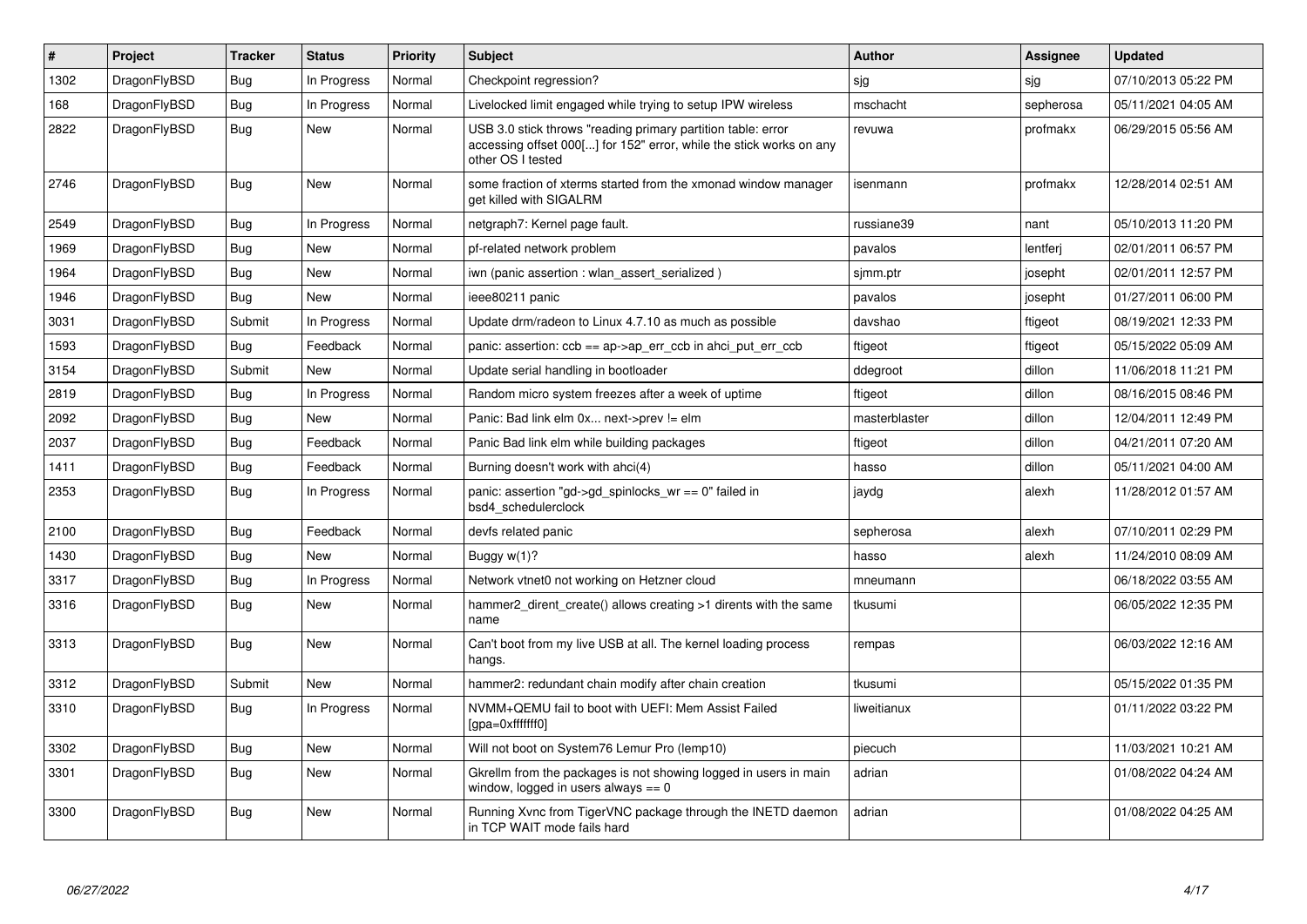| $\sharp$ | Project      | <b>Tracker</b> | <b>Status</b> | <b>Priority</b> | <b>Subject</b>                                                                             | <b>Author</b>     | Assignee | <b>Updated</b>      |
|----------|--------------|----------------|---------------|-----------------|--------------------------------------------------------------------------------------------|-------------------|----------|---------------------|
| 3299     | DragonFlyBSD | Bug            | In Progress   | Normal          | DragonFlyBSD reports utterly wrong uptime (most of the time, right<br>after booting in)    | adrian            |          | 11/11/2021 01:43 PM |
| 3298     | DragonFlyBSD | Bug            | <b>New</b>    | Normal          | Running "w" and having logged in via XDM through VNC, "w" prints<br>an extra error message | piecuch           |          | 10/25/2021 09:16 AM |
| 3284     | DragonFlyBSD | Bug            | <b>New</b>    | Normal          | Wrong towlower() result for U+038A                                                         | bhaible           |          | 07/10/2021 03:34 AM |
| 3283     | DragonFlyBSD | Bug            | New           | Normal          | mknodat() cannot create FIFOs                                                              | bhaible           |          | 07/10/2021 03:34 AM |
| 3282     | DragonFlyBSD | <b>Bug</b>     | New           | Normal          | unexpected errno value from fopen()                                                        | bhaible           |          | 07/10/2021 03:34 AM |
| 3281     | DragonFlyBSD | <b>Bug</b>     | New           | Normal          | Crash after leaving unattended for a while                                                 | bhaible           |          | 07/10/2021 03:32 AM |
| 3280     | DragonFlyBSD | <b>Bug</b>     | <b>New</b>    | Normal          | KMS console and i915(4) not working in 6.0                                                 | cmusser           |          | 07/10/2021 03:35 AM |
| 3278     | DragonFlyBSD | <b>Bug</b>     | New           | Normal          | Second screen image is distorted                                                           | arcade@b1t.name   |          | 07/10/2021 03:36 AM |
| 3276     | DragonFlyBSD | Submit         | New           | Normal          | Add option controlling whether gpt expand expands the last partition<br>(needs testing)    | falsifian         |          | 07/10/2021 03:35 AM |
| 3269     | DragonFlyBSD | Bug            | In Progress   | Normal          | Is double-buffer'd buf still required by HAMMER2 ?                                         | tkusumi           |          | 05/12/2021 04:09 PM |
| 3252     | DragonFlyBSD | <b>Bug</b>     | New           | Normal          | tcsetattr/tcgetattr set errno incorrectly on non-TTY                                       | tonyc             |          | 10/26/2020 09:34 PM |
| 3249     | DragonFlyBSD | <b>Bug</b>     | New           | Normal          | HAMMER2 fsync(2) not working properly                                                      | tkusumi           |          | 09/21/2020 07:07 AM |
| 3247     | DragonFlyBSD | Bug            | <b>New</b>    | Normal          | Kernel panic doing nothing much                                                            | phma              |          | 09/12/2020 11:40 PM |
| 3246     | DragonFlyBSD | <b>Bug</b>     | New           | Normal          | HAMMER2 unable to handle ENOSPC properly                                                   | tkusumi           |          | 09/04/2020 11:11 AM |
| 3245     | DragonFlyBSD | <b>Bug</b>     | <b>New</b>    | Normal          | panic: free: guard1x fail, i915 load from loader.conf                                      | polachok          |          | 08/21/2020 10:36 AM |
| 3243     | DragonFlyBSD | <b>Bug</b>     | New           | Normal          | SMART status not reported properly for SSD disks                                           | daftaupe          |          | 09/09/2020 11:03 PM |
| 3239     | DragonFlyBSD | <b>Bug</b>     | <b>New</b>    | Normal          | unable to SIGKILL glitched emacs                                                           | piecuch           |          | 05/26/2020 03:30 AM |
| 3238     | DragonFlyBSD | <b>Bug</b>     | New           | Normal          | race conditions when printing from vkernel console                                         | piecuch           |          | 05/19/2020 02:50 PM |
| 3235     | DragonFlyBSD | <b>Bug</b>     | <b>New</b>    | Normal          | Kernel panic in devfs_vnops.c                                                              | mneumann          |          | 04/28/2020 07:00 AM |
| 3231     | DragonFlyBSD | <b>Bug</b>     | <b>New</b>    | Normal          | wifi drops on 5.8                                                                          | tse               |          | 04/06/2020 05:08 AM |
| 3227     | DragonFlyBSD | Submit         | New           | Normal          | Add HAMMER2 instructions in the installation medium README                                 | daftaupe          |          | 03/26/2020 03:34 PM |
| 3226     | DragonFlyBSD | <b>Bug</b>     | New           | Normal          | Xorg freezes in vm: thread stuck in "objtrm1"                                              | peeter            |          | 04/08/2020 02:10 AM |
| 3225     | DragonFlyBSD | <b>Bug</b>     | <b>New</b>    | Normal          | nfsd freeze when using qemu                                                                | tse               |          | 03/17/2020 11:52 AM |
| 3224     | DragonFlyBSD | Bug            | New           | Normal          | Kernel panic when trying to ping6                                                          | zhtw              |          | 03/08/2020 08:55 AM |
| 3222     | DragonFlyBSD | <b>Bug</b>     | <b>New</b>    | Normal          | gcc - undefined reference to '__atomic_load' (missing libatomic?)                          | mneumann          |          | 02/08/2020 02:45 AM |
| 3219     | DragonFlyBSD | Bug            | <b>New</b>    | Normal          | x11/xorg port can not be build                                                             | <b>UlasSAYGIN</b> |          | 03/31/2020 08:57 AM |
| 3218     | DragonFlyBSD | <b>Bug</b>     | New           | Normal          | Kernel panics are not sent to comconsole when booted over EFI                              | mqudsi            |          | 12/02/2019 08:52 PM |
| 3217     | DragonFlyBSD | Bug            | New           | Normal          | rescue tools: make install fails if rescue folder doesn't exist                            | t_dfbsd           |          | 11/27/2019 08:16 PM |
| 3215     | DragonFlyBSD | <b>Bug</b>     | New           | Normal          | Hang in tcdrain(3) after write(3)                                                          | noloader          |          | 11/25/2019 03:08 PM |
| 3209     | DragonFlyBSD | <b>Bug</b>     | New           | Normal          | svc has some minor bugs                                                                    | arcade@b1t.name   |          | 10/24/2019 09:08 AM |
| 3208     | DragonFlyBSD | <b>Bug</b>     | New           | Normal          | Crash related to nfsd                                                                      | tse               |          | 06/11/2020 05:52 AM |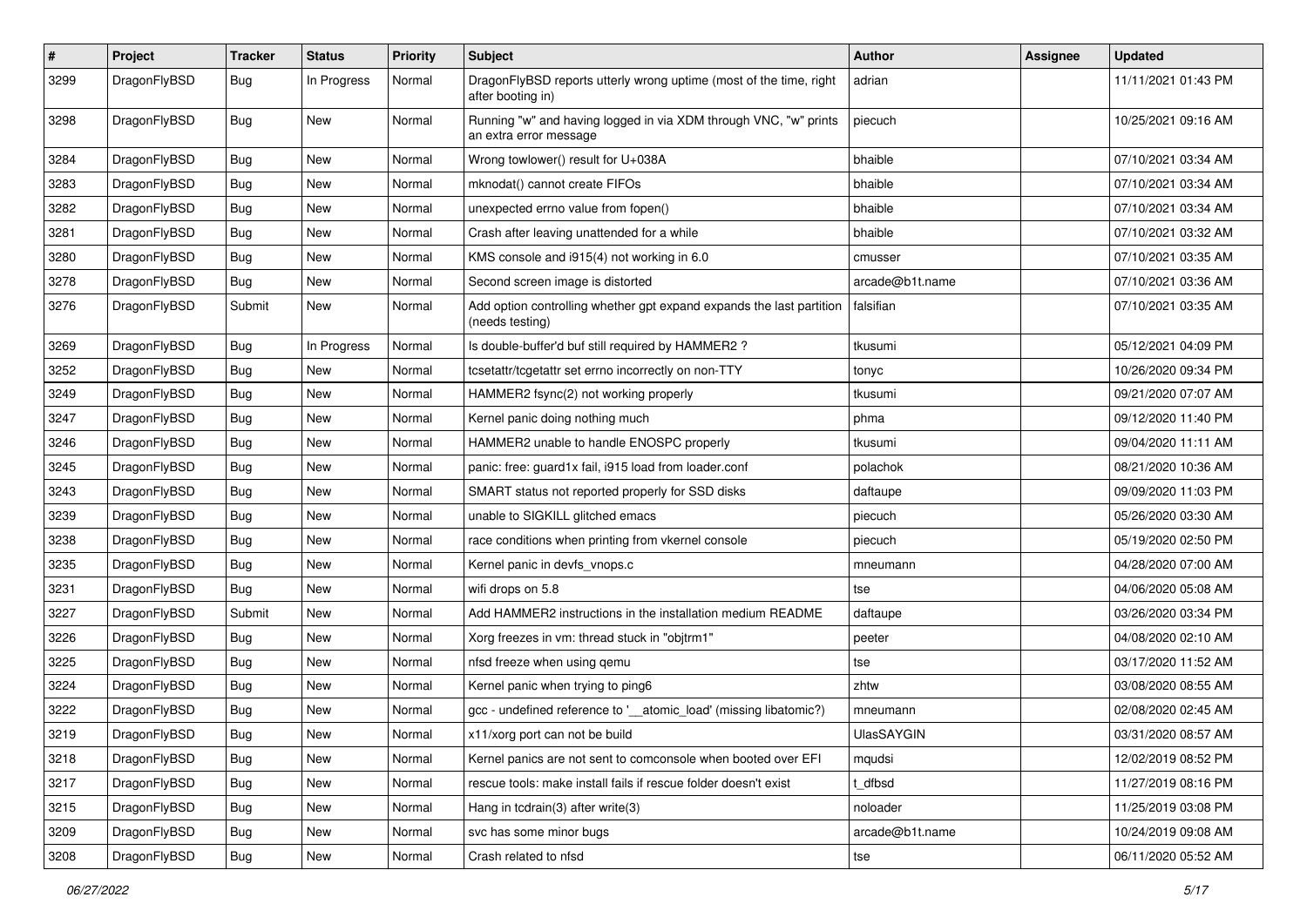| $\sharp$ | Project      | <b>Tracker</b> | <b>Status</b> | <b>Priority</b> | Subject                                                                                                            | <b>Author</b>          | <b>Assignee</b> | <b>Updated</b>      |
|----------|--------------|----------------|---------------|-----------------|--------------------------------------------------------------------------------------------------------------------|------------------------|-----------------|---------------------|
| 3206     | DragonFlyBSD | Submit         | <b>New</b>    | Normal          | update psm/kbd to FreeBSD 12.0 code                                                                                | htse                   |                 | 10/05/2019 03:49 PM |
| 3201     | DragonFlyBSD | Submit         | New           | Normal          | Fixes make search display                                                                                          | htse                   |                 | 08/20/2021 04:02 PM |
| 3199     | DragonFlyBSD | <b>Bug</b>     | New           | Normal          | PFS label not found panic                                                                                          | tse                    |                 | 08/21/2019 03:51 AM |
| 3197     | DragonFlyBSD | <b>Bug</b>     | New           | Normal          | DragonFly upgrades                                                                                                 | tse                    |                 | 04/18/2020 04:18 PM |
| 3196     | DragonFlyBSD | <b>Bug</b>     | New           | Normal          | test issue after redmine upgrade (2)                                                                               | tuxillo                |                 | 07/05/2019 04:33 AM |
| 3189     | DragonFlyBSD | <b>Bug</b>     | <b>New</b>    | Normal          | Allow DragonFly Mail Agent to accept an alternate config via<br>command line switch                                | iang                   |                 | 08/16/2021 12:42 AM |
| 3184     | DragonFlyBSD | Bug            | <b>New</b>    | Normal          | tsleep(9) return value when PCATCH specified                                                                       | tkusumi                |                 | 04/03/2019 06:49 AM |
| 3170     | DragonFlyBSD | <b>Bug</b>     | <b>New</b>    | Normal          | repeatable nfsd crash                                                                                              | tse                    |                 | 06/11/2020 05:52 AM |
| 3165     | DragonFlyBSD | Bug            | <b>New</b>    | Normal          | Looping at boot time                                                                                               | gop                    |                 | 12/28/2018 01:04 PM |
| 3157     | DragonFlyBSD | <b>Bug</b>     | New           | Normal          | TP-Link UE300 not working in 5.2-RELEASE                                                                           | tuxillo                |                 | 11/15/2018 02:08 PM |
| 3152     | DragonFlyBSD | Bug            | Feedback      | Normal          | Console's size in ttyv0 and single user mode is sticking to 80x25,<br>while ttyv1 can make use of the whole screen | overtime               |                 | 02/24/2019 01:08 AM |
| 3147     | DragonFlyBSD | Submit         | <b>New</b>    | Normal          | Enable headless installation                                                                                       | ddegroot               |                 | 10/09/2018 01:25 PM |
| 3143     | DragonFlyBSD | Bug            | New           | Normal          | assertion "0" failed in hammer2_inode_xop_chain_sync                                                               | cbin                   |                 | 07/18/2018 12:50 PM |
| 3142     | DragonFlyBSD | Submit         | New           | Normal          | lib/libdmsg: Unbreak using new API EVP_CIPHER_CTX_new()                                                            | tkusumi                |                 | 07/08/2018 04:18 AM |
| 3141     | DragonFlyBSD | <b>Bug</b>     | New           | Normal          | dhclient blocks boot process                                                                                       | rowo                   |                 | 12/16/2018 11:01 AM |
| 3139     | DragonFlyBSD | Bug            | <b>New</b>    | Normal          | USB Mouse Does Not Work in DragonflyBSD guest on VirtualBox                                                        | chiguy1256             |                 | 06/24/2018 10:14 PM |
| 3135     | DragonFlyBSD | Submit         | <b>New</b>    | Normal          | Add EVFILT_RECV and EVFILT_SEND                                                                                    | tautolog               |                 | 05/25/2018 09:59 PM |
| 3134     | DragonFlyBSD | Bug            | <b>New</b>    | Normal          | RFC 3021 (/31 networks) appear to be unsupported                                                                   | jailbird               |                 | 05/16/2018 11:03 PM |
| 3120     | DragonFlyBSD | <b>Bug</b>     | New           | Normal          | Intel AC 8260 firmware does not load                                                                               | Vintodrimmer           |                 | 08/28/2018 03:30 AM |
| 3117     | DragonFlyBSD | <b>Bug</b>     | New           | Normal          | Problem with colours if "intel" video-driver used                                                                  | dpostolov              |                 | 01/07/2018 11:35 PM |
| 3116     | DragonFlyBSD | Bug            | New           | Normal          | da0 detects on very big volume if to _remove_ usb install stick and<br>reboot on Intel NUC5PPYH                    | dpostolov              |                 | 01/07/2018 09:40 PM |
| 3110     | DragonFlyBSD | Bug            | <b>New</b>    | Normal          | crash with ipfw3 under load                                                                                        | bnegre82               |                 | 12/09/2017 06:22 AM |
| 3076     | DragonFlyBSD | <b>Bug</b>     | <b>New</b>    | Normal          | sys/dev/netif/ig hal/e1000 ich8lan.c:1594: sanity checking mixup?                                                  | dcb                    |                 | 10/11/2017 01:58 AM |
| 3052     | DragonFlyBSD | <b>Bug</b>     | <b>New</b>    | Normal          | panic DragonFly v4.8.1-RELEASE by mounting a malformed NTFS<br>image [64.000]                                      | open.source@ribose.com |                 | 08/14/2017 03:22 AM |
| 3051     | DragonFlyBSD | Bug            | <b>New</b>    | Normal          | panic DragonFly v4.8.1-RELEASE by mounting a malformed NTFS<br>$\text{image}$ [12.000]                             | open.source@ribose.com |                 | 08/14/2017 03:20 AM |
| 3049     | DragonFlyBSD | <b>Bug</b>     | New           | Normal          | panic DragonFly v4.8.1-RELEASE by mounting a malformed<br>msdosfs image [12.128]                                   | open.source@ribose.com |                 | 08/14/2017 02:53 AM |
| 3047     | DragonFlyBSD | <b>Bug</b>     | New           | Normal          | HAMMER critical write error                                                                                        | samuel                 |                 | 06/19/2019 09:50 AM |
| 3041     | DragonFlyBSD | Submit         | <b>New</b>    | Normal          | firmware: Remove embedding of multiple images in one module.                                                       | Anonymous              |                 | 12/25/2020 02:15 AM |
| 3036     | DragonFlyBSD | <b>Bug</b>     | New           | Normal          | panic in icmp_redirect_start() ASSERT_IN_NETISR(0)                                                                 | tautolog               |                 | 05/11/2017 07:27 PM |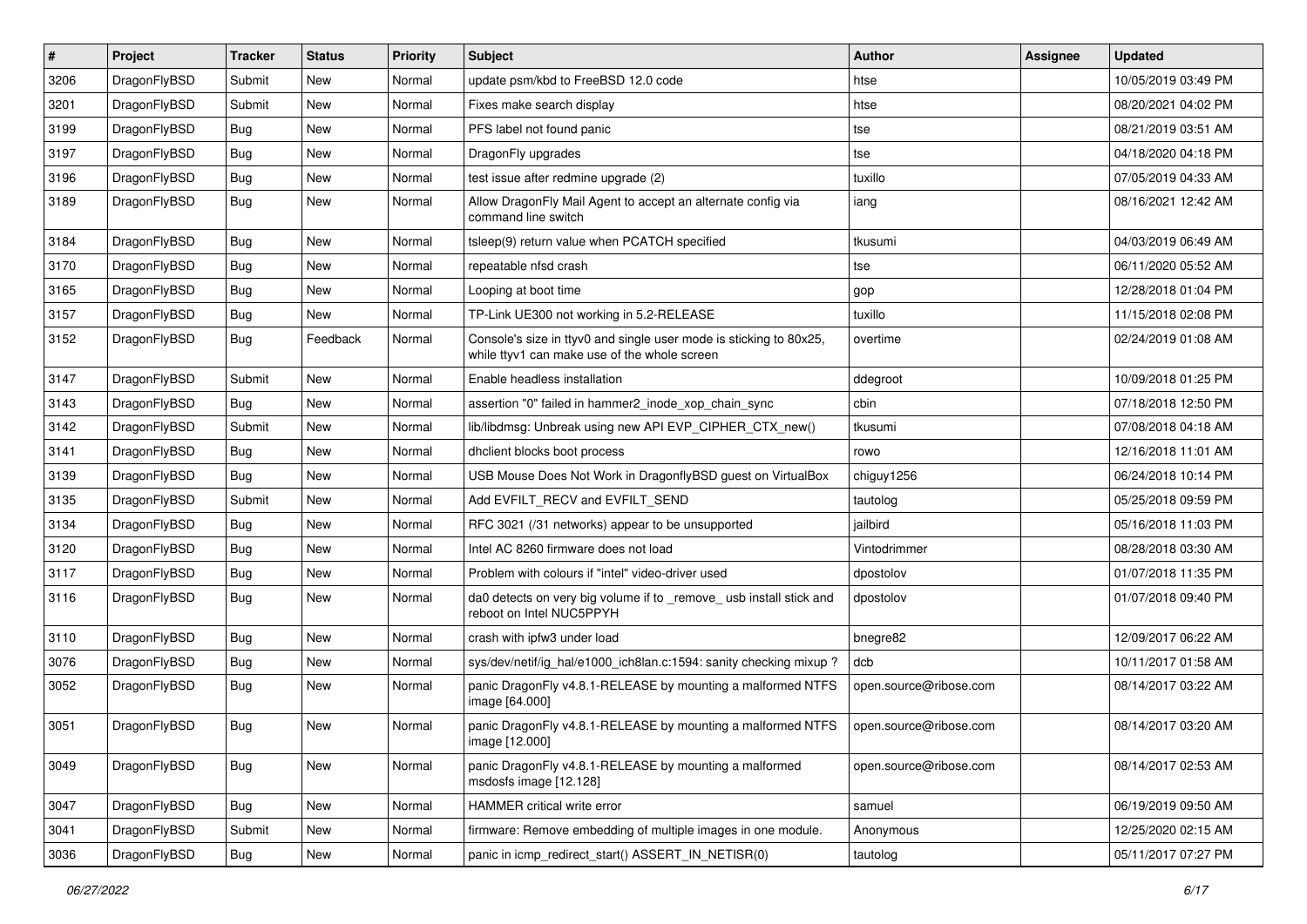| $\#$ | Project      | <b>Tracker</b> | <b>Status</b> | <b>Priority</b> | <b>Subject</b>                                                                                                       | <b>Author</b>   | Assignee | <b>Updated</b>      |
|------|--------------|----------------|---------------|-----------------|----------------------------------------------------------------------------------------------------------------------|-----------------|----------|---------------------|
| 3035 | DragonFlyBSD | <b>Bug</b>     | New           | Normal          | panic: assertion "cpu $>= 0$ && cpu < ncpus" failed in netisr cpuport<br>at /usr/src/sys/net/netisr2.h:87            | masu            |          | 05/11/2017 01:24 AM |
| 3029 | DragonFlyBSD | <b>Bug</b>     | New           | Normal          | Running DflyBSD 4.8 on FreeBSD bhyve as a guest                                                                      | iron            |          | 05/13/2022 04:33 AM |
| 3025 | DragonFlyBSD | <b>Bug</b>     | New           | Normal          | sys/dev/powermng/powernow/powernow.c:284: bad comparison?                                                            | dcb             |          | 09/23/2017 07:45 AM |
| 3022 | DragonFlyBSD | Bug            | <b>New</b>    | Normal          | sys/dev/netif/ath/ath/if_ath.c:2142: strange bitmask?                                                                | dcb             |          | 04/11/2017 11:49 AM |
| 3021 | DragonFlyBSD | Bug            | In Progress   | Normal          | sys/dev/drm/i915/i915_gem_stolen.c:115]: (error) Signed integer<br>overflow for expression '65535<<20'               | dcb             |          | 04/11/2017 12:46 PM |
| 3018 | DragonFlyBSD | <b>Bug</b>     | New           | Normal          | sys/bus/u4b/wlan/if_run.c:5464]: (style) Redundant condition                                                         | dcb             |          | 04/11/2017 11:26 AM |
| 3011 | DragonFlyBSD | Bug            | In Progress   | Normal          | dragonfly/sys/dev/netif/re/re.c: suspicious code?                                                                    | dcb             |          | 07/29/2017 01:26 AM |
| 3006 | DragonFlyBSD | Bug            | New           | Normal          | boot0cfg: panic in kern_udev.c in function _udev_dict_set_cstr when<br>installing in VirtualBox                      | MichiGreat      |          | 04/01/2017 02:22 PM |
| 2994 | DragonFlyBSD | Bug            | New           | Normal          | Intermittent boot hangs after git: hammer - HAMMER Version 7                                                         | davshao         |          | 03/30/2017 02:06 PM |
| 2972 | DragonFlyBSD | Bug            | New           | Normal          | ipfw3 "deny to me" does not work correctly                                                                           | mneumann        |          | 12/27/2016 12:11 PM |
| 2970 | DragonFlyBSD | Bug            | New           | Normal          | kernel 4.7: "Is -I" causes panic on UDF filesystem: "bgetvp -<br>overlapping buffer"                                 | peeter          |          | 12/21/2016 02:46 AM |
| 2958 | DragonFlyBSD | Bug            | Feedback      | Normal          | Hammer FS dies during pruning after massive write load                                                               | neilb           |          | 10/11/2016 04:20 AM |
| 2957 | DragonFlyBSD | Bug            | Feedback      | Normal          | swapoff -a followed by swapon -a doesn't give your swap back                                                         | neilb           |          | 10/09/2016 04:17 AM |
| 2936 | DragonFlyBSD | Bug            | <b>New</b>    | Normal          | loader.efi crashes while loading kernel                                                                              | spaceille       |          | 08/20/2016 06:17 AM |
| 2933 | DragonFlyBSD | Submit         | New           | Normal          | Remove unix domain socket support from cat(1)                                                                        | sevan           |          | 08/01/2016 08:10 PM |
| 2924 | DragonFlyBSD | <b>Bug</b>     | New           | Normal          | cat -v fails to tag characters in extended table with M- prefix with<br>some locales                                 | sevan           |          | 07/11/2016 07:18 AM |
| 2921 | DragonFlyBSD | Submit         | <b>New</b>    | Normal          | Allow moused to accept userland mouse events                                                                         | tautolog        |          | 05/11/2021 04:08 AM |
| 2917 | DragonFlyBSD | <b>Bug</b>     | New           | Normal          | da8: reading primary partition table: error accessing offset<br>000000000000 for 512                                 | liweitianux     |          | 05/11/2021 08:43 PM |
| 2898 | DragonFlyBSD | Bug            | New           | Normal          | <b>HAMMER</b> panic                                                                                                  | pavalos         |          | 11/03/2018 07:05 AM |
| 2892 | DragonFlyBSD | Bug            | New           | Normal          | swap_pager:indefinite wait bufferf error                                                                             | lhmwzy          |          | 02/21/2016 10:32 PM |
| 2891 | DragonFlyBSD | Bug            | New           | Normal          | Kernel panic in IEEE802.11 related code                                                                              | shamaz          |          | 05/29/2016 05:49 PM |
| 2890 | DragonFlyBSD | Bug            | New           | Normal          | not able to boot usb installer on Toshiba Chromebook 2                                                               | johnnywhishbone |          | 02/22/2016 03:42 AM |
| 2886 | DragonFlyBSD | Bug            | New           | Normal          | dragonfly mail agent: sending a testmail causes high system load                                                     | worf            |          | 02/05/2016 05:53 AM |
| 2881 | DragonFlyBSD | Bug            | <b>New</b>    | Normal          | Pulseaudio hangs/resets system when starting X11                                                                     | mneumann        |          | 01/09/2016 03:08 AM |
| 2874 | DragonFlyBSD | <b>Bug</b>     | New           | Normal          | make world DESTDIR=/emptydir fails                                                                                   | pascii          |          | 12/25/2015 07:04 AM |
| 2863 | DragonFlyBSD | <b>Bug</b>     | <b>New</b>    | Normal          | HAMMER synch tid is zero                                                                                             | shamaz          |          | 12/12/2015 11:24 PM |
| 2857 | DragonFlyBSD | <b>Bug</b>     | <b>New</b>    | Normal          | hammer stalls via bitcoin-qt                                                                                         | tkusumi         |          | 11/30/2015 06:52 AM |
| 2852 | DragonFlyBSD | <b>Bug</b>     | New           | Normal          | Hammer File System - hangs on undo during system boot / mount -<br>will not recover on DragonFlyBSD newer than 3.6.0 | abale           |          | 05/11/2021 04:07 AM |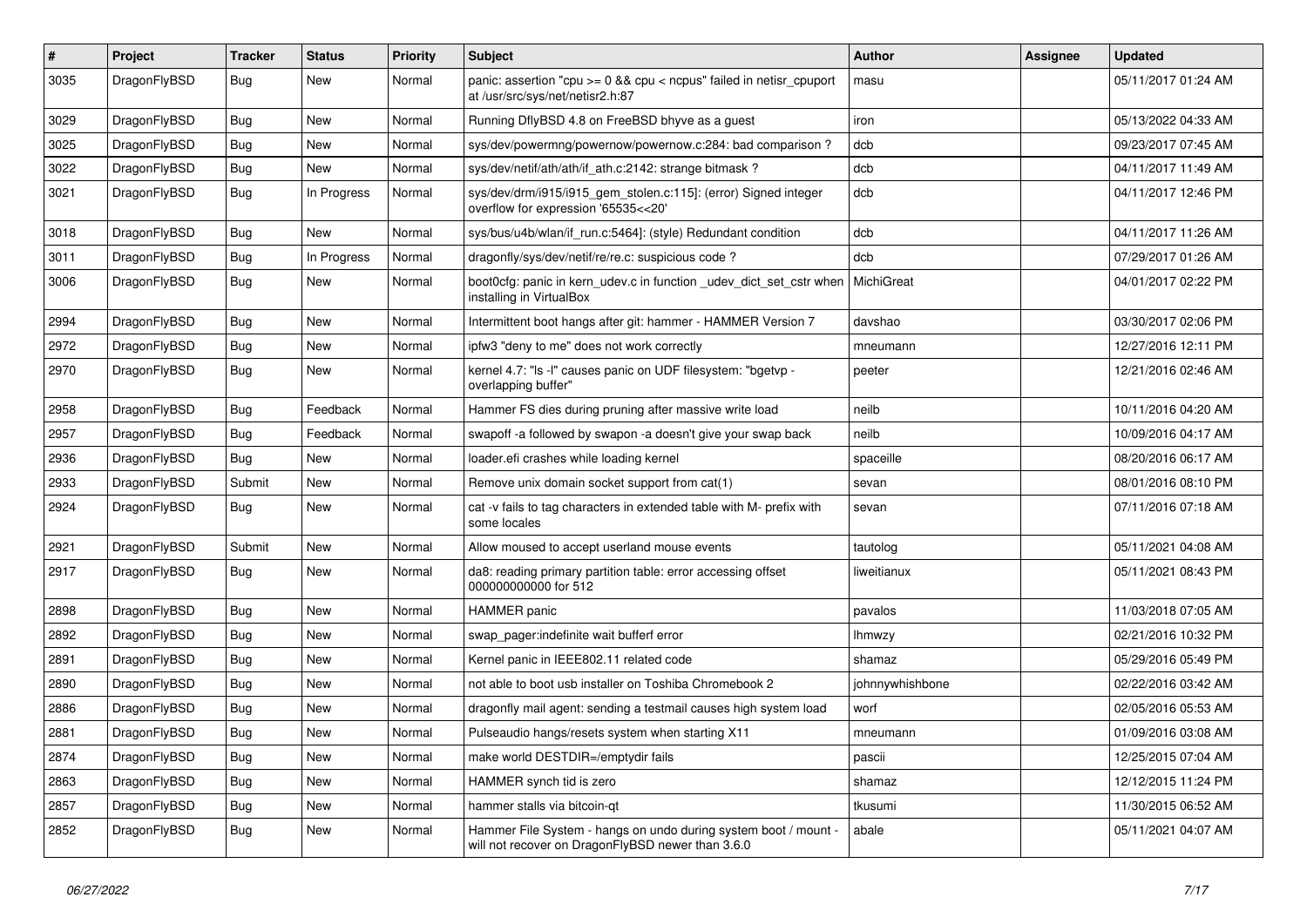| #    | Project      | <b>Tracker</b> | <b>Status</b> | <b>Priority</b> | Subject                                                                                          | <b>Author</b>    | Assignee | <b>Updated</b>      |
|------|--------------|----------------|---------------|-----------------|--------------------------------------------------------------------------------------------------|------------------|----------|---------------------|
| 2840 | DragonFlyBSD | Bug            | <b>New</b>    | Normal          | wrong voltage is reported                                                                        | yellowrabbit2010 |          | 09/11/2015 06:09 PM |
| 2835 | DragonFlyBSD | <b>Bug</b>     | <b>New</b>    | Normal          | /usr/include/c++/5.0/bits/c++locale.h likes<br>POSIX_C_SOURCE>=200809                            | davshao          |          | 11/18/2015 03:40 AM |
| 2820 | DragonFlyBSD | Bug            | New           | Normal          | TP-Link USB Wi-Fi adapter cannot be reattached to the system                                     | shamaz           |          | 05/22/2015 09:45 PM |
| 2816 | DragonFlyBSD | Bug            | New           | Normal          | A multitasking process being debugged can get stuck                                              | phma             |          | 05/19/2015 03:57 AM |
| 2812 | DragonFlyBSD | Bug            | <b>New</b>    | Normal          | Panic on Intel DE3815TYKHE                                                                       | tmorp            |          | 05/14/2015 03:14 PM |
| 2809 | DragonFlyBSD | Bug            | <b>New</b>    | Normal          | hammer mirror-stream                                                                             | masu             |          | 04/10/2015 12:33 AM |
| 2808 | DragonFlyBSD | Bug            | New           | Normal          | X freeze by switching between X and VT - results in black screen                                 | lukesky333       |          | 05/11/2021 03:55 AM |
| 2806 | DragonFlyBSD | Bug            | New           | Normal          | failed to configure a link-local address on ath $0$ (errno = 22)                                 | Chingyuan        |          | 05/25/2021 01:00 AM |
| 2803 | DragonFlyBSD | Bug            | <b>New</b>    | Normal          | HAMMER: Warning: UNDO area too small!                                                            | ftigeot          |          | 03/11/2015 03:42 PM |
| 2802 | DragonFlyBSD | Bug            | New           | Normal          | USB Wifi urtwn0 crash from cd boot                                                               | opvalues         |          | 03/10/2015 01:07 AM |
| 2799 | DragonFlyBSD | Bug            | New           | Normal          | Fatal trap 12 caused by moused(8) -p /dev/cual0                                                  | opvalues         |          | 03/04/2015 11:01 PM |
| 2788 | DragonFlyBSD | Bug            | New           | Normal          | ioctl GSLICEINFO: Not working for vnode slice                                                    | mneumann         |          | 02/12/2015 07:49 AM |
| 2738 | DragonFlyBSD | Bug            | New           | Normal          | Hammer: Strange behavior when trying to recover old version of<br>moved file                     | roland           |          | 11/20/2014 08:02 AM |
| 2731 | DragonFlyBSD | Bug            | In Progress   | Normal          | Screen full of random colors when starting Xorg with Intel Haswell<br>HD Graphics P4600          | jkatzmaier       |          | 11/12/2014 04:08 PM |
| 2712 | DragonFlyBSD | Bug            | <b>New</b>    | Normal          | connect(2) returns EINVAL when retrying after ECONNREFUSED                                       | jorisgio         |          | 08/14/2014 05:31 PM |
| 2708 | DragonFlyBSD | Bug            | New           | Normal          | unable to send TCP nor UDP on age(4) interface                                                   | dermiste         |          | 05/11/2021 03:54 AM |
| 2688 | DragonFlyBSD | Bug            | <b>New</b>    | Normal          | 67613368bdda7 Fix wrong checks for U4B presence Asrock Z77M<br>difficulty detecting USB keyboard | davshao          |          | 06/28/2014 07:08 PM |
| 2687 | DragonFlyBSD | Bug            | New           | Normal          | natacontrol software RAID in installer                                                           | csmelosky        |          | 06/22/2014 12:03 PM |
| 2674 | DragonFlyBSD | Bug            | New           | Normal          | <b>GPT Support</b>                                                                               | ftigeot          |          | 12/28/2015 02:54 PM |
| 2652 | DragonFlyBSD | Bug            | <b>New</b>    | Normal          | 189a0ff3761b47  ix: Implement MSI-X support locks up Lenovo<br>S10 Intel Atom n270               | davshao          |          | 05/14/2014 01:55 AM |
| 2647 | DragonFlyBSD | Bug            | <b>New</b>    | Normal          | HAMMER panic on 3.6.0                                                                            | tuxillo          |          | 05/11/2021 03:54 AM |
| 2645 | DragonFlyBSD | Bug            | New           | Normal          | panic with dsched fq and ioprio                                                                  | jyoung15         |          | 02/20/2014 07:29 AM |
| 2644 | DragonFlyBSD | Bug            | Feedback      | Normal          | 3.6.0-REL trap 9 on boot                                                                         | memmerto         |          | 11/27/2021 08:08 AM |
| 2641 | DragonFlyBSD | <b>Bug</b>     | New           | Normal          | Panic when loading natapci as module                                                             | tuxillo          |          | 05/11/2021 03:54 AM |
| 2630 | DragonFlyBSD | <b>Bug</b>     | New           | Normal          | Bring in latest iconv fixes from FreeBSD10 as well as csmapper<br>updates                        | tuxillo          |          | 05/11/2021 03:54 AM |
| 2629 | DragonFlyBSD | Bug            | <b>New</b>    | Normal          | Replace gcc44 with llvm34, clang34, and libc++                                                   | tuxillo          |          | 06/02/2014 02:30 PM |
| 2626 | DragonFlyBSD | <b>Bug</b>     | New           | Normal          | iwn driver drops with error: "firmware error 'iwn_intr: fatal firmware<br>error""                | rodyaj           |          | 01/09/2014 05:50 AM |
| 2622 | DragonFlyBSD | <b>Bug</b>     | New           | Normal          | VAIO FIT15E fn keys support                                                                      | nonsolosoft      |          | 12/31/2013 01:31 AM |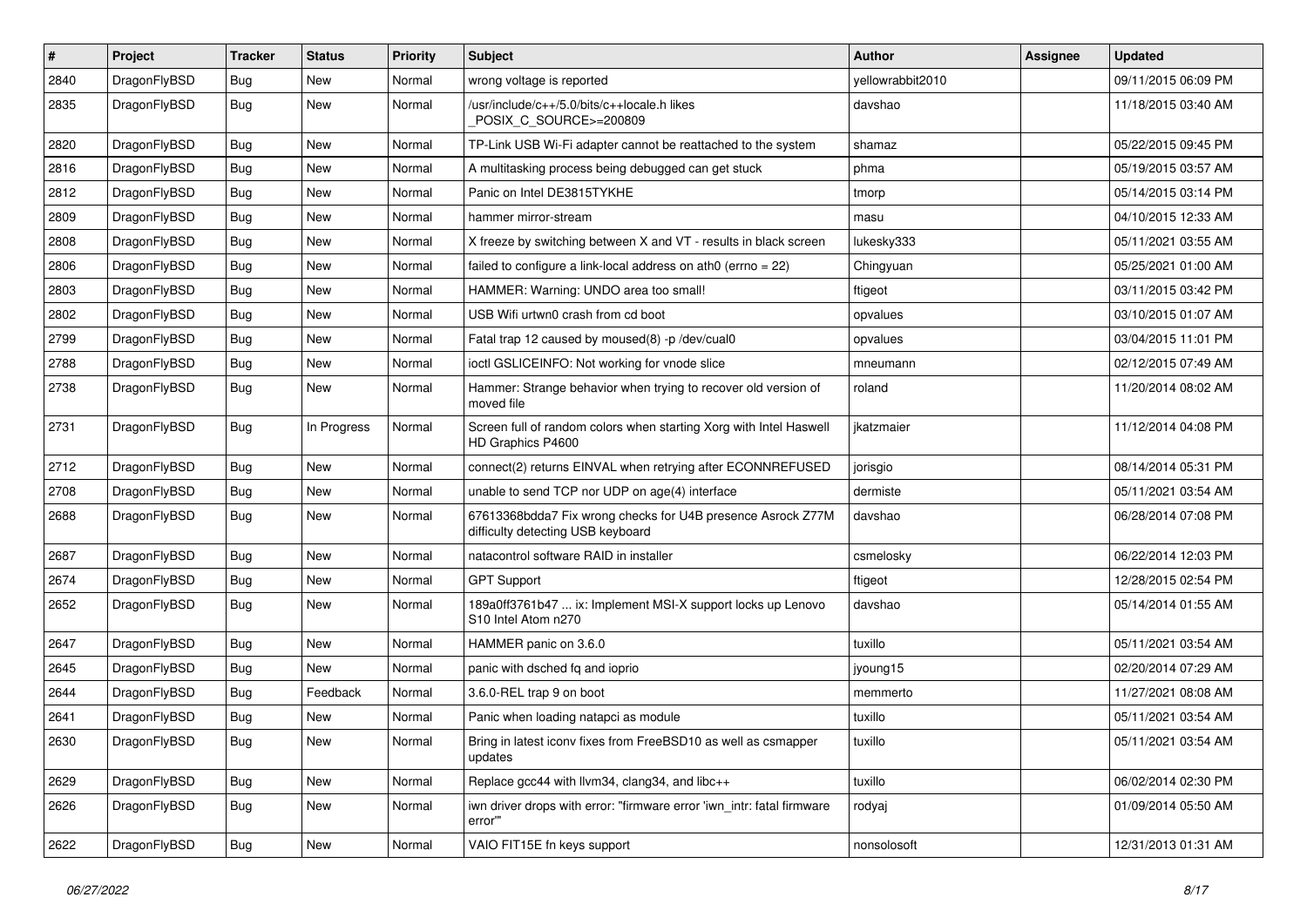| $\vert$ # | Project      | <b>Tracker</b> | <b>Status</b> | <b>Priority</b> | <b>Subject</b>                                                                                                               | <b>Author</b>     | Assignee | <b>Updated</b>      |
|-----------|--------------|----------------|---------------|-----------------|------------------------------------------------------------------------------------------------------------------------------|-------------------|----------|---------------------|
| 2621      | DragonFlyBSD | Bug            | <b>New</b>    | Normal          | core dump using cdrom                                                                                                        | nonsolosoft       |          | 12/27/2013 12:43 AM |
| 2620      | DragonFlyBSD | <b>Bug</b>     | <b>New</b>    | Normal          | moused problem                                                                                                               | FilippoMo         |          | 12/20/2013 10:32 AM |
| 2619      | DragonFlyBSD | <b>Bug</b>     | <b>New</b>    | Normal          | DragonFly 3.6 can't be installed on a 6TB volume                                                                             | ftigeot           |          | 02/23/2014 11:55 PM |
| 2618      | DragonFlyBSD | Bug            | <b>New</b>    | Normal          | mouse problem on RELEASE-3_6_0                                                                                               | FilippoMo         |          | 12/20/2013 03:26 AM |
| 2617      | DragonFlyBSD | <b>Bug</b>     | Feedback      | Normal          | Possible issue with wireless mouse on 3.6 release                                                                            | FilippoMo         |          | 01/14/2015 03:42 PM |
| 2611      | DragonFlyBSD | <b>Bug</b>     | <b>New</b>    | Normal          | Change in IP address results in network not working                                                                          | phma              |          | 12/05/2013 07:55 PM |
| 2609      | DragonFlyBSD | Bug            | <b>New</b>    | Normal          | master: panic: assertion<br>"LWKT_TOKEN_HELD_ANY(vm_object_token(object))" failed in<br>swp pager lookup                     | thomas.nikolajsen |          | 11/28/2013 11:36 AM |
| 2604      | DragonFlyBSD | Bug            | <b>New</b>    | Normal          | dell laptop does not boot with LATEST                                                                                        | isenmann          |          | 11/20/2013 02:07 AM |
| 2598      | DragonFlyBSD | <b>Bug</b>     | <b>New</b>    | Normal          | i386 via USB Booting                                                                                                         | mbzadegan         |          | 10/21/2013 02:28 AM |
| 2595      | DragonFlyBSD | Bug            | <b>New</b>    | Normal          | DragonFly 3.4.3 crashes on SUN Blade X6250 with Qlogic ISP 2432<br>FC card                                                   | Turvamies         |          | 10/07/2013 11:53 AM |
| 2587      | DragonFlyBSD | <b>Bug</b>     | <b>New</b>    | Normal          | SATA DVD writer not detected by DragonFly                                                                                    | srussell          |          | 09/04/2020 08:55 AM |
| 2586      | DragonFlyBSD | Bug            | <b>New</b>    | Normal          | pf: "modulate" state seems problematic                                                                                       | srussell          |          | 09/25/2013 07:36 PM |
| 2569      | DragonFlyBSD | Bug            | <b>New</b>    | Normal          | ctime NFS                                                                                                                    | ferney            |          | 08/11/2013 04:35 AM |
| 2568      | DragonFlyBSD | <b>Bug</b>     | <b>New</b>    | Normal          | AHCI panic                                                                                                                   | josepht           |          | 06/07/2013 05:52 PM |
| 2565      | DragonFlyBSD | <b>Bug</b>     | <b>New</b>    | Normal          | "ifconfig ix0 up" panic                                                                                                      | Itpig402a         |          | 06/03/2013 05:46 AM |
| 2557      | DragonFlyBSD | Bug            | <b>New</b>    | Normal          | stock 3.4.1 kernel halts during booting if dm and dm_target_crypt<br>are loaded and RAID controller is present               | phma              |          | 05/12/2013 10:38 PM |
| 2556      | DragonFlyBSD | Bug            | Feedback      | Normal          | DragonFly v3.5.0.81.gd3479 - Process signal weirdness                                                                        | tuxillo           |          | 12/17/2013 03:48 PM |
| 2544      | DragonFlyBSD | Bug            | <b>New</b>    | Normal          | live DVD system boot (menu option 1) caused db> prompt on<br>PE1950                                                          | estrabd           |          | 05/11/2021 03:54 AM |
| 2535      | DragonFlyBSD | <b>Bug</b>     | <b>New</b>    | Normal          | Imap processes apparentlt blocked on disk I/O                                                                                | ftigeot           |          | 04/02/2013 09:31 AM |
| 2531      | DragonFlyBSD | Bug            | <b>New</b>    | Normal          | camcontrol fails to disable APM                                                                                              | m.lombardi85      |          | 03/23/2013 12:28 PM |
| 2526      | DragonFlyBSD | <b>Bug</b>     | <b>New</b>    | Normal          | hammer cleanup doesn't run on first day of DST                                                                               | pavalos           |          | 10/18/2016 05:28 PM |
| 2520      | DragonFlyBSD | Bug            | <b>New</b>    | Normal          | panic: assertion "IS_SERIALIZED((ifp->if_serializer))" failed in<br>if_default_serialize_assert at /usr/src/sys/net/if.c:437 | ano               |          | 03/09/2013 12:14 AM |
| 2509      | DragonFlyBSD | <b>Bug</b>     | <b>New</b>    | Normal          | Redefinition of DIRBLKSIZ in restore(8)                                                                                      | swildner          |          | 06/04/2022 04:40 AM |
| 2498      | DragonFlyBSD | Bug            | New           | Normal          | DFBSD v3.2.2-RELEASE - LIST_FIRST(&bp->b_dep) == NULL"<br>failed in vfs_vmio_release                                         | tuxillo           |          | 05/31/2022 04:09 PM |
| 2493      | DragonFlyBSD | <b>Bug</b>     | New           | Normal          | vidcontrol: invalid video mode name                                                                                          | Svarov            |          | 01/24/2013 09:55 AM |
| 2490      | DragonFlyBSD | Bug            | New           | Normal          | nmalloc should color addresses to avoid cache bank conflictsw                                                                | vsrinivas         |          | 06/10/2014 05:51 AM |
| 2489      | DragonFlyBSD | Bug            | New           | Normal          | nmalloc doesn't cache VA for allocations > 8KB                                                                               | vsrinivas         |          | 06/10/2014 05:51 AM |
| 2473      | DragonFlyBSD | Bug            | New           | Normal          | Kernel crash when trying to up the wpi0 device (Dfly<br>v3.3.0.758.g47388-DEVELOPMENT)                                       | tomaz             |          | 02/24/2014 08:50 AM |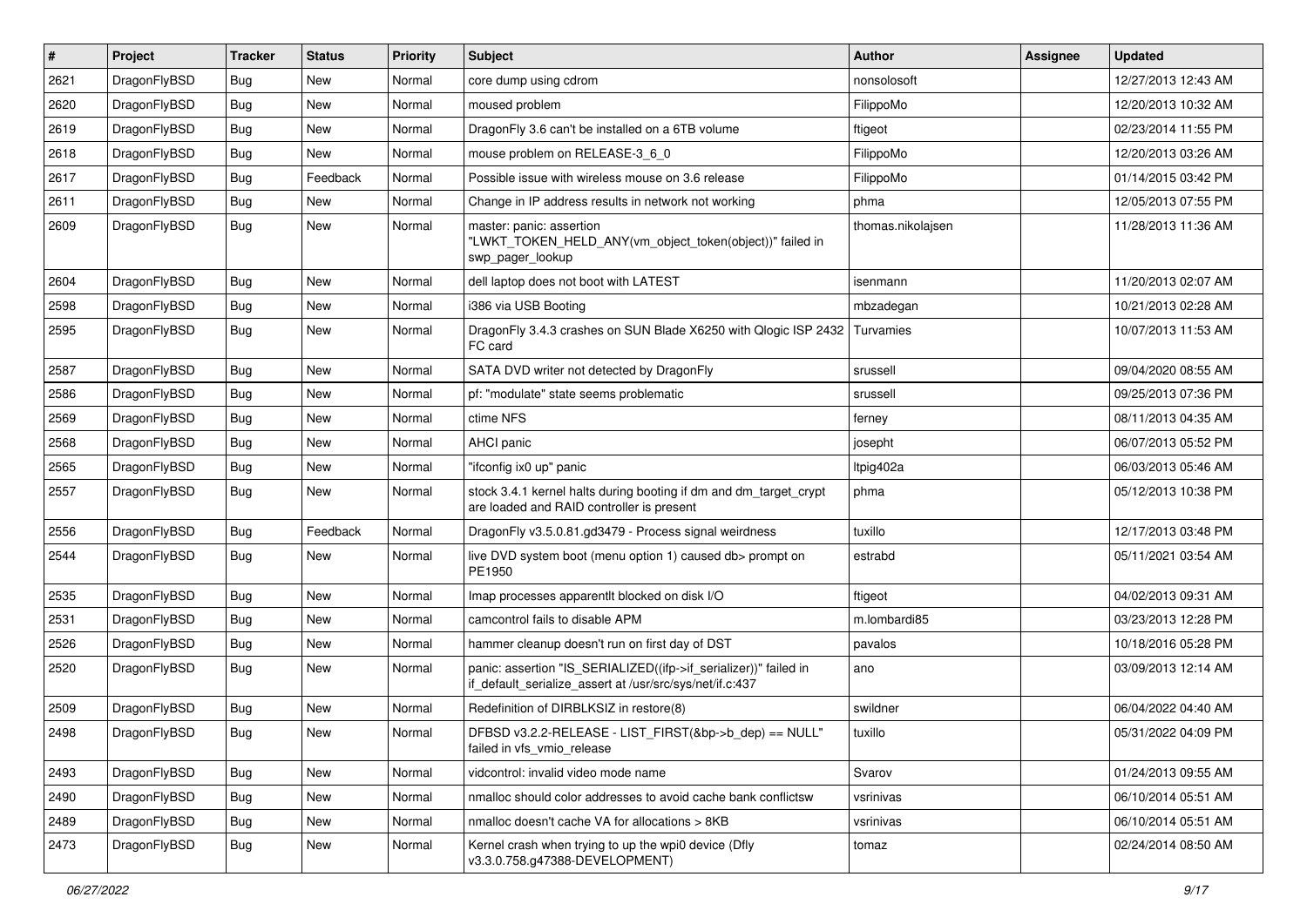| #    | Project      | <b>Tracker</b> | <b>Status</b> | <b>Priority</b> | Subject                                                                                      | <b>Author</b>     | Assignee | <b>Updated</b>      |
|------|--------------|----------------|---------------|-----------------|----------------------------------------------------------------------------------------------|-------------------|----------|---------------------|
| 2459 | DragonFlyBSD | Bug            | Feedback      | Normal          | apic problems with HP Probook 4510s                                                          | thowe             |          | 11/27/2021 08:22 AM |
| 2453 | DragonFlyBSD | Bug            | New           | Normal          | panic: assertion "gd->gd_spinlocks == 0" failed                                              | Johannes.Hofmann  |          | 11/12/2012 12:54 PM |
| 2444 | DragonFlyBSD | <b>Bug</b>     | New           | Normal          | Crash during Hammer overnight cleanup                                                        | justin            |          | 11/04/2012 07:58 AM |
| 2436 | DragonFlyBSD | Bug            | New           | Normal          | panic: assertion "lp->lwp_qcpu == dd->cpuid" failed in<br>dfly_acquire_curproc               | thomas.nikolajsen |          | 01/23/2013 11:07 AM |
| 2434 | DragonFlyBSD | Bug            | New           | Normal          | BTX Halted - Boot fails on USB/GUI                                                           | lucmv             |          | 10/17/2012 08:12 PM |
| 2430 | DragonFlyBSD | <b>Bug</b>     | New           | Normal          | Alternate Password Hash method                                                               | robin.carey1      |          | 10/07/2012 06:28 AM |
| 2414 | DragonFlyBSD | Bug            | In Progress   | Normal          | Lenovo S10 acpi freeze (not new)                                                             | davshao           |          | 05/11/2021 04:13 AM |
| 2412 | DragonFlyBSD | Bug            | New           | Normal          | wlan0 fails to get address via dhclient                                                      | nonsolosoft       |          | 08/30/2012 05:55 AM |
| 2389 | DragonFlyBSD | <b>Bug</b>     | New           | Normal          | computer crashed while listing processes                                                     | phma              |          | 06/18/2012 02:49 PM |
| 2387 | DragonFlyBSD | <b>Bug</b>     | New           | Normal          | hammer ignores -t during dedup                                                               | phma              |          | 06/17/2012 12:30 PM |
| 2371 | DragonFlyBSD | Bug            | New           | Normal          | Timezone problem with America/Sao_Paulo                                                      | raitech           |          | 05/17/2012 01:42 PM |
| 2369 | DragonFlyBSD | <b>Bug</b>     | New           | Normal          | panic: Bad link elm 0xffffffe07edf6068 next->prev != elm                                     | jaydg             |          | 08/15/2012 03:04 AM |
| 2360 | DragonFlyBSD | Bug            | In Progress   | Normal          | Wishlist: virtio driver import                                                               | vsrinivas         |          | 06/04/2022 04:16 AM |
| 2351 | DragonFlyBSD | <b>Bug</b>     | In Progress   | Normal          | DFBSD v3.1.0.579.g44ccf - Stuck during startup, random freezes                               | tuxillo           |          | 04/24/2012 08:21 AM |
| 2345 | DragonFlyBSD | <b>Bug</b>     | In Progress   | Normal          | DFBSD v3.1.0.457.gd679f - NFS panic on diskless station                                      | tuxillo           |          | 04/07/2012 05:22 PM |
| 2331 | DragonFlyBSD | Bug            | New           | Normal          | reading mouse mode from unopen file descriptor hangs mouse<br>driver                         | phma              |          | 03/14/2012 09:43 AM |
| 2329 | DragonFlyBSD | Bug            | New           | Normal          | ibm x3550 & acpi                                                                             | ano               |          | 06/03/2014 11:37 AM |
| 2324 | DragonFlyBSD | Bug            | <b>New</b>    | Normal          | natacotrol support > 2TB not working even after the ftigeot patch                            | zenny             |          | 03/03/2012 01:00 AM |
| 2319 | DragonFlyBSD | <b>Bug</b>     | New           | Normal          | crypt/passwd forward compat                                                                  | c.turner1         |          | 02/28/2012 12:39 PM |
| 2316 | DragonFlyBSD | Bug            | New           | Normal          | Ungraceful invalid password handling for adding a new user in the<br>installer               | rune              |          | 04/27/2012 11:23 PM |
| 2311 | DragonFlyBSD | <b>Bug</b>     | New           | Normal          | Xorg crash having something to do with drm                                                   | phma              |          | 02/22/2012 09:59 AM |
| 2308 | DragonFlyBSD | <b>Bug</b>     | New           | Normal          | System freeze when unloading snd_hda                                                         | jaydg             |          | 02/19/2012 07:15 AM |
| 2306 | DragonFlyBSD | Bug            | New           | Normal          | a crash starts the kernel debugger in text mode, but just reboots in X                       | phma              |          | 02/11/2012 08:02 PM |
| 2297 | DragonFlyBSD | <b>Bug</b>     | New           | Normal          | strange NFS (client) error messages / problems                                               | Anonymous         |          | 02/19/2012 02:59 PM |
| 2292 | DragonFlyBSD | <b>Bug</b>     | New           | Normal          | re interface with jumbo frames (mtu larger than 1500) hangs after<br>some traffic            | Anonymous         |          | 01/31/2012 12:11 AM |
| 2288 | DragonFlyBSD | <b>Bug</b>     | Feedback      | Normal          | Random IO performance loss introduced since January 1st                                      | lentferj          |          | 01/23/2013 04:21 PM |
| 2287 | DragonFlyBSD | Bug            | New           | Normal          | HAMMER(ROOT) Illegal UNDO TAIL signature at<br>300000001967c000                              | y0n3t4n1          |          | 11/07/2018 01:22 AM |
| 2283 | DragonFlyBSD | Bug            | New           | Normal          | DFBSD DragonFly v2.13.0.957.g4f459 - pmap_release: page<br>should already be gone 0xc27120bc | tuxillo           |          | 01/23/2012 03:03 AM |
| 2282 | DragonFlyBSD | Bug            | In Progress   | Normal          | gdb segfaults with certain corefiles                                                         | tuxillo           |          | 01/18/2012 04:40 PM |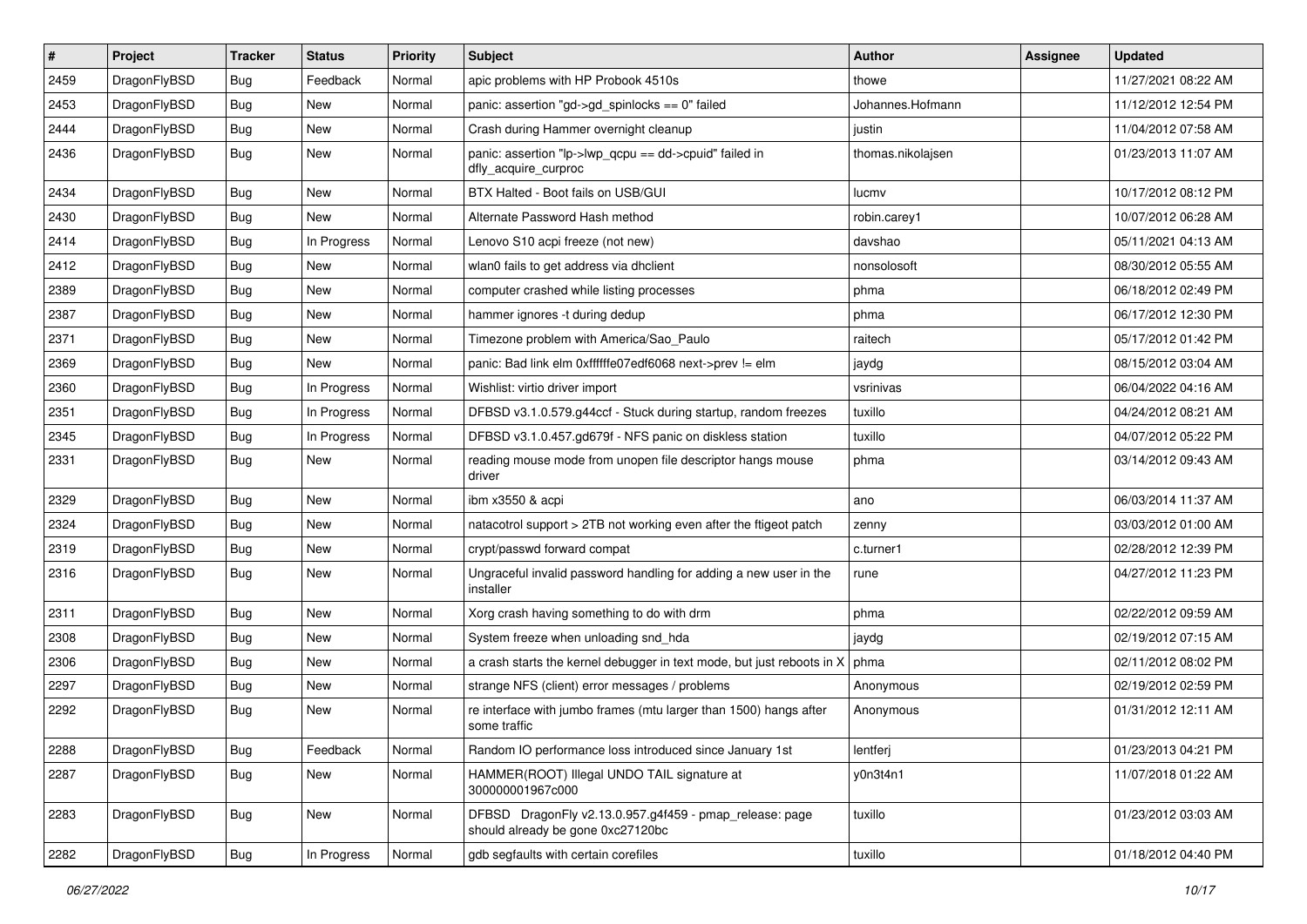| #    | Project      | <b>Tracker</b> | <b>Status</b> | <b>Priority</b> | Subject                                                                                                    | <b>Author</b> | Assignee | <b>Updated</b>      |
|------|--------------|----------------|---------------|-----------------|------------------------------------------------------------------------------------------------------------|---------------|----------|---------------------|
| 2254 | DragonFlyBSD | <b>Bug</b>     | New           | Normal          | panic: assertion "ref < &td->td_toks_end" failed in lwkt_gettoken at<br>/usr/src/sys/kern/lwkt_token.c:588 | eocallaghan   |          | 12/05/2011 10:21 PM |
| 2250 | DragonFlyBSD | Bug            | New           | Normal          | Kernel panic                                                                                               | adamk         |          | 11/23/2018 01:10 AM |
| 2248 | DragonFlyBSD | Bug            | <b>New</b>    | Normal          | sysctl panic                                                                                               | pavalos       |          | 11/23/2011 06:23 PM |
| 2245 | DragonFlyBSD | Bug            | New           | Normal          | panic: assertion "ref < &td->td_toks_end" failed in lwkt_gettoken at<br>/usr/src/sys/kern/lwkt token.c:588 | juanfra684    |          | 11/22/2011 07:41 PM |
| 2224 | DragonFlyBSD | Bug            | <b>New</b>    | Normal          | v2.13.0.291.gaa7ec - Panic on fq while installing world                                                    | tuxillo       |          | 11/18/2011 01:40 AM |
| 2210 | DragonFlyBSD | <b>Bug</b>     | New           | Normal          | Bugtracker cannot assign default project for new users                                                     | ahuete.devel  |          | 11/17/2011 11:30 AM |
| 2199 | DragonFlyBSD | <b>Bug</b>     | New           | Normal          | screen segfaults if utmpx isn't present                                                                    | pavalos       |          | 11/15/2011 10:52 PM |
| 2182 | DragonFlyBSD | Bug            | New           | Normal          | if msk PHY FIFO underrun/overflow                                                                          | nonsolosoft   |          | 09/03/2012 06:39 AM |
| 2171 | DragonFlyBSD | <b>Bug</b>     | New           | Normal          | DFBSD v2.13.0.151.gdc8442 - panic: assertion "(*ptep &<br>$(PG_MANAGED PG_V)) == PG_V"$                    | tuxillo       |          | 11/04/2011 05:06 PM |
| 2167 | DragonFlyBSD | Bug            | <b>New</b>    | Normal          | shutdown/reboot fails after uptime msg                                                                     | marino        |          | 11/28/2011 03:01 AM |
| 2166 | DragonFlyBSD | <b>Bug</b>     | <b>New</b>    | Normal          | DFBSD v2.13.0.109.g05b9d - Strange lockups                                                                 | tuxillo       |          | 10/29/2011 11:20 AM |
| 2164 | DragonFlyBSD | <b>Bug</b>     | New           | Normal          | panic on reboot from usb.                                                                                  | eocallaghan   |          | 10/27/2011 09:29 AM |
| 2161 | DragonFlyBSD | Bug            | <b>New</b>    | Normal          | Outdated xorg.conf file gets installed into etc and screws up mouse                                        | eocallaghan   |          | 10/27/2011 01:51 PM |
| 2158 | DragonFlyBSD | Bug            | New           | Normal          | iwn panics with assertion on boot.                                                                         | eocallaghan   |          | 10/24/2011 04:13 PM |
| 2154 | DragonFlyBSD | Bug            | New           | Normal          | vkernel copyout() doesn't return EFAULT on error                                                           | vsrinivas     |          | 10/20/2011 03:53 AM |
| 2153 | DragonFlyBSD | <b>Bug</b>     | New           | Normal          | Too many unuseful warnings at boot                                                                         | juanfra684    |          | 10/18/2011 10:16 PM |
| 2138 | DragonFlyBSD | <b>Bug</b>     | <b>New</b>    | Normal          | > 100% CPU usage                                                                                           | robin.carey1  |          | 09/26/2011 12:20 PM |
| 2136 | DragonFlyBSD | Bug            | <b>New</b>    | Normal          | socketpair() doesn't free file descriptors on copyout failure                                              | vsrinivas     |          | 04/05/2013 09:13 AM |
| 2129 | DragonFlyBSD | <b>Bug</b>     | New           | Normal          | DFBSD v2.11.0.661.gf9438 i386 - panic: lockmgr thrd_sleep                                                  | tuxillo       |          | 09/05/2011 09:49 AM |
| 2125 | DragonFlyBSD | Bug            | New           | Normal          | Weird garbage in dmesg                                                                                     | herrgard      |          | 08/30/2011 08:04 PM |
| 2124 | DragonFlyBSD | Bug            | New           | Normal          | getty repeating too quickly on port /dev/ttyv0                                                             | sgeorge.ml    |          | 09/01/2011 04:28 AM |
| 2123 | DragonFlyBSD | <b>Bug</b>     | <b>New</b>    | Normal          | hammer is losing files                                                                                     | schmir        |          | 08/30/2011 07:56 PM |
| 2122 | DragonFlyBSD | Submit         | New           | Normal          | [Review] Fixes to the VFS layer                                                                            | ftigeot       |          | 05/31/2022 03:25 PM |
| 2115 | DragonFlyBSD | <b>Bug</b>     | <b>New</b>    | Normal          | [msk] system freeze after receive some paquet                                                              | bsdsx         |          | 08/22/2011 10:22 AM |
| 2107 | DragonFlyBSD | Bug            | New           | Normal          | 2.10.1 sata dvd drive issue                                                                                | ausppc        |          | 07/31/2011 08:41 PM |
| 2104 | DragonFlyBSD | Bug            | <b>New</b>    | Normal          | network configuration seg. fault on install CD                                                             | navratil      |          | 07/26/2011 07:55 AM |
| 2099 | DragonFlyBSD | Bug            | New           | Normal          | page fault panic in vm system                                                                              | pavalos       |          | 07/10/2011 08:51 AM |
| 2098 | DragonFlyBSD | Submit         | New           | Normal          | [PATCH] correct ath man page example<br>(/usr/src/share/man/man4/ath.4)                                    | nobody        |          | 11/15/2011 12:27 AM |
| 2094 | DragonFlyBSD | <b>Bug</b>     | New           | Normal          | Segfault when gdb printing backtrace from core dump                                                        | greenrd       |          | 06/25/2011 04:14 PM |
| 2090 | DragonFlyBSD | <b>Bug</b>     | Feedback      | Normal          | snd_hda does not support headphone automute                                                                | justin        |          | 03/29/2012 08:03 PM |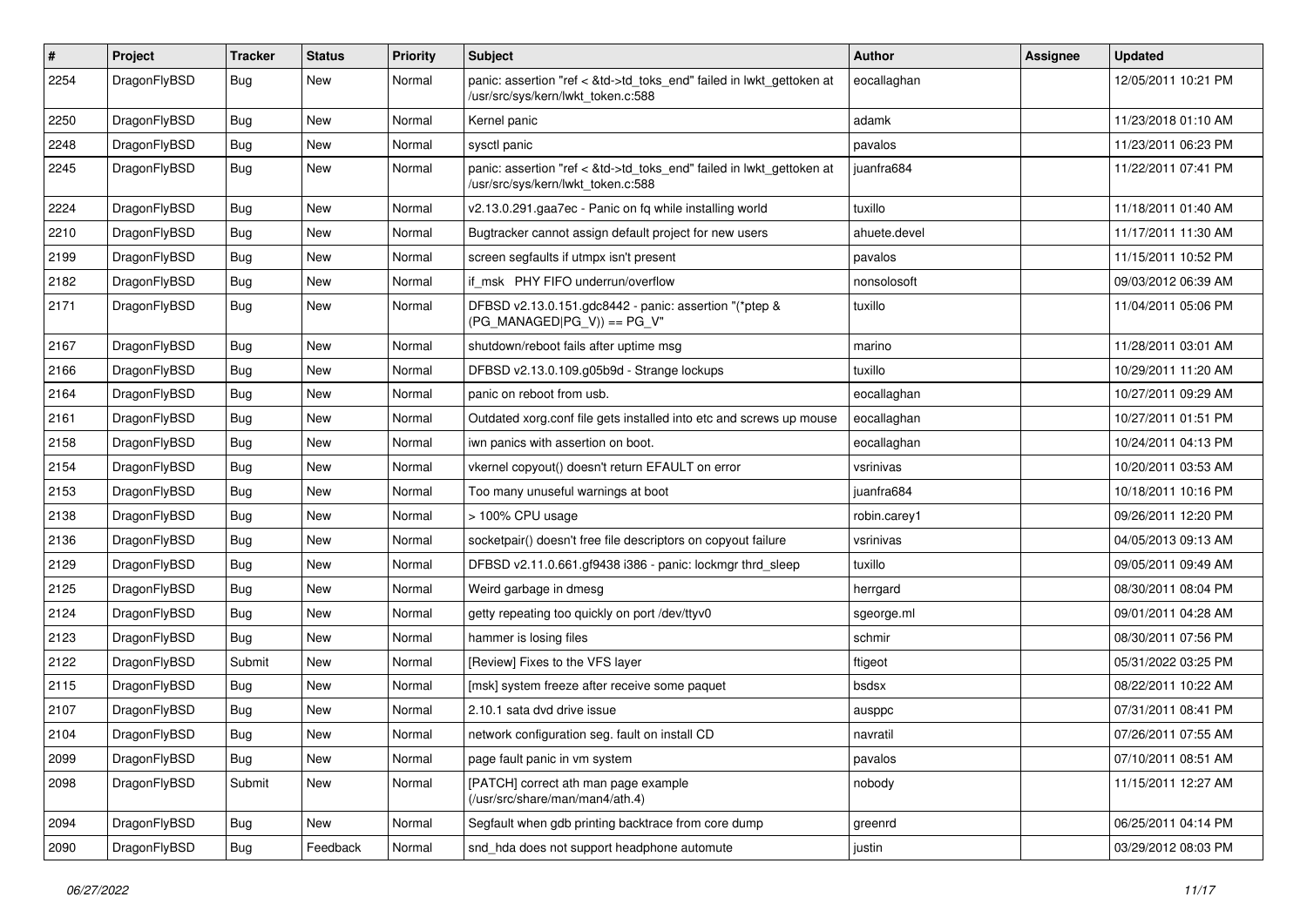| $\sharp$ | Project      | <b>Tracker</b> | <b>Status</b> | <b>Priority</b> | Subject                                                                        | <b>Author</b>     | Assignee | <b>Updated</b>      |
|----------|--------------|----------------|---------------|-----------------|--------------------------------------------------------------------------------|-------------------|----------|---------------------|
| 2085     | DragonFlyBSD | <b>Bug</b>     | <b>New</b>    | Normal          | panic: assertion: (m->flags & PG_MAPPED) == 0 in<br>vm_page_free_toq           | vsrinivas         |          | 06/10/2011 07:48 AM |
| 2084     | DragonFlyBSD | <b>Bug</b>     | New           | Normal          | DFBSD v2.11.0.242.g4d317 - panic: zone: entry not free                         | tuxillo           |          | 07/03/2012 01:23 AM |
| 2082     | DragonFlyBSD | <b>Bug</b>     | New           | Normal          | dfbsd 2.10.1 amd64 - mc port build error with 'bmake bin-install'              | sun-doctor        |          | 05/25/2011 07:18 PM |
| 2081     | DragonFlyBSD | Bug            | Feedback      | Normal          | Panic on device "detach" / "failure"                                           | vsrinivas         |          | 02/29/2012 07:11 AM |
| 2080     | DragonFlyBSD | <b>Bug</b>     | New           | Normal          | panic: lockmgr thrd_sleep: called from interrupt, ipi, or hard code<br>section | rumcic            |          | 05/30/2011 05:06 PM |
| 2078     | DragonFlyBSD | Bug            | <b>New</b>    | Normal          | DFBSD i386 v2.11.0.201.g3ed2f - Panic during installworld into a<br>vn0 device | tuxillo           |          | 05/19/2011 07:50 PM |
| 2077     | DragonFlyBSD | Bug            | <b>New</b>    | Normal          | USB devices conflicting                                                        | srussell          |          | 05/17/2011 05:12 PM |
| 2075     | DragonFlyBSD | Bug            | <b>New</b>    | Normal          | pflogd on x86_64                                                               | fanch             |          | 05/16/2011 04:04 PM |
| 2072     | DragonFlyBSD | <b>Bug</b>     | New           | Normal          | Fatal trap 12: stopped at lwkt_send_ipiq3                                      | rumcic            |          | 05/17/2011 04:12 AM |
| 2067     | DragonFlyBSD | Bug            | <b>New</b>    | Normal          | sound/pcm: "play interrupt timeout, channel dead"                              | matthiasr         |          | 05/11/2021 03:55 AM |
| 2061     | DragonFlyBSD | Bug            | <b>New</b>    | Normal          | USB keyboard boot panic                                                        | sjg               |          | 05/04/2012 12:20 AM |
| 2055     | DragonFlyBSD | <b>Bug</b>     | <b>New</b>    | Normal          | $ssh + IPV6 + bridge \Rightarrow connection freezes$                           | steve             |          | 04/24/2011 07:13 PM |
| 2052     | DragonFlyBSD | <b>Bug</b>     | <b>New</b>    | Normal          | Kernel panic: CPU APIC ID out of range                                         | Anonymous         |          | 05/02/2011 11:06 AM |
| 2051     | DragonFlyBSD | <b>Bug</b>     | New           | Normal          | No ipv6 lan route entry created on 2.10                                        | ftigeot           |          | 04/21/2011 10:37 AM |
| 2048     | DragonFlyBSD | Bug            | New           | Normal          | panic: ffs_sync: rofs mod                                                      | pavalos           |          | 04/12/2011 05:45 AM |
| 2045     | DragonFlyBSD | <b>Bug</b>     | New           | Normal          | ral(4): Fatal trap 12: page fault while in kernel mode (two panics)            | herrgard          |          | 11/03/2011 05:34 PM |
| 2042     | DragonFlyBSD | <b>Bug</b>     | <b>New</b>    | Normal          | kernel panic, when run boot0cfg                                                | sepherosa         |          | 05/31/2022 03:01 PM |
| 2013     | DragonFlyBSD | Bug            | In Progress   | Normal          | oversized DMA request loop                                                     | josepht           |          | 05/11/2021 04:06 AM |
| 2008     | DragonFlyBSD | <b>Bug</b>     | <b>New</b>    | Normal          | lwkt_setcpu_remote: td->td_flags 00800621 console flood                        | pavalos           |          | 03/06/2011 09:37 PM |
| 2004     | DragonFlyBSD | Bug            | <b>New</b>    | Normal          | LWKT_WAIT_IPIQ panic                                                           | steve             |          | 03/08/2011 05:46 PM |
| 1990     | DragonFlyBSD | Bug            | <b>New</b>    | Normal          | /mnt too large to mount                                                        | peur.neu          |          | 02/16/2011 11:24 PM |
| 1984     | DragonFlyBSD | <b>Bug</b>     | New           | Normal          | hammer mount fails after crash - HAMMER: FIFO record bad head<br>signature     | thomas.nikolajsen |          | 03/08/2011 06:57 PM |
| 1975     | DragonFlyBSD | Bug            | <b>New</b>    | Normal          | Applications seg fault in select() and poll()                                  | rumcic            |          | 05/31/2022 02:58 PM |
| 1961     | DragonFlyBSD | <b>Bug</b>     | <b>New</b>    | Normal          | Can't create dump from DDB                                                     | shamaz            |          | 01/29/2011 09:02 PM |
| 1959     | DragonFlyBSD | <b>Bug</b>     | New           | Normal          | DFBSD v2.9.1.422.gc98f2 - Panic during boot - IPv6 and PF                      | tuxillo           |          | 01/13/2011 03:37 AM |
| 1951     | DragonFlyBSD | <b>Bug</b>     | New           | Normal          | dma_timeouts at phyaddr on a good hdd                                          | peur.neu          |          | 01/04/2011 07:12 AM |
| 1949     | DragonFlyBSD | <b>Bug</b>     | <b>New</b>    | Normal          | iwn panic                                                                      | pavalos           |          | 01/30/2011 03:21 AM |
| 1944     | DragonFlyBSD | <b>Bug</b>     | New           | Normal          | panic: backing_object 0xdea7b258 was somehow re-referenced<br>during collapse! | sepherosa         |          | 12/27/2010 02:06 AM |
| 1943     | DragonFlyBSD | <b>Bug</b>     | <b>New</b>    | Normal          | hammer assertion panic                                                         | peter             |          | 12/27/2010 12:45 AM |
| 1942     | DragonFlyBSD | <b>Bug</b>     | New           | Normal          | locking against myself in getcacheblk()?                                       | qhwt.dfly         |          | 05/31/2022 02:15 PM |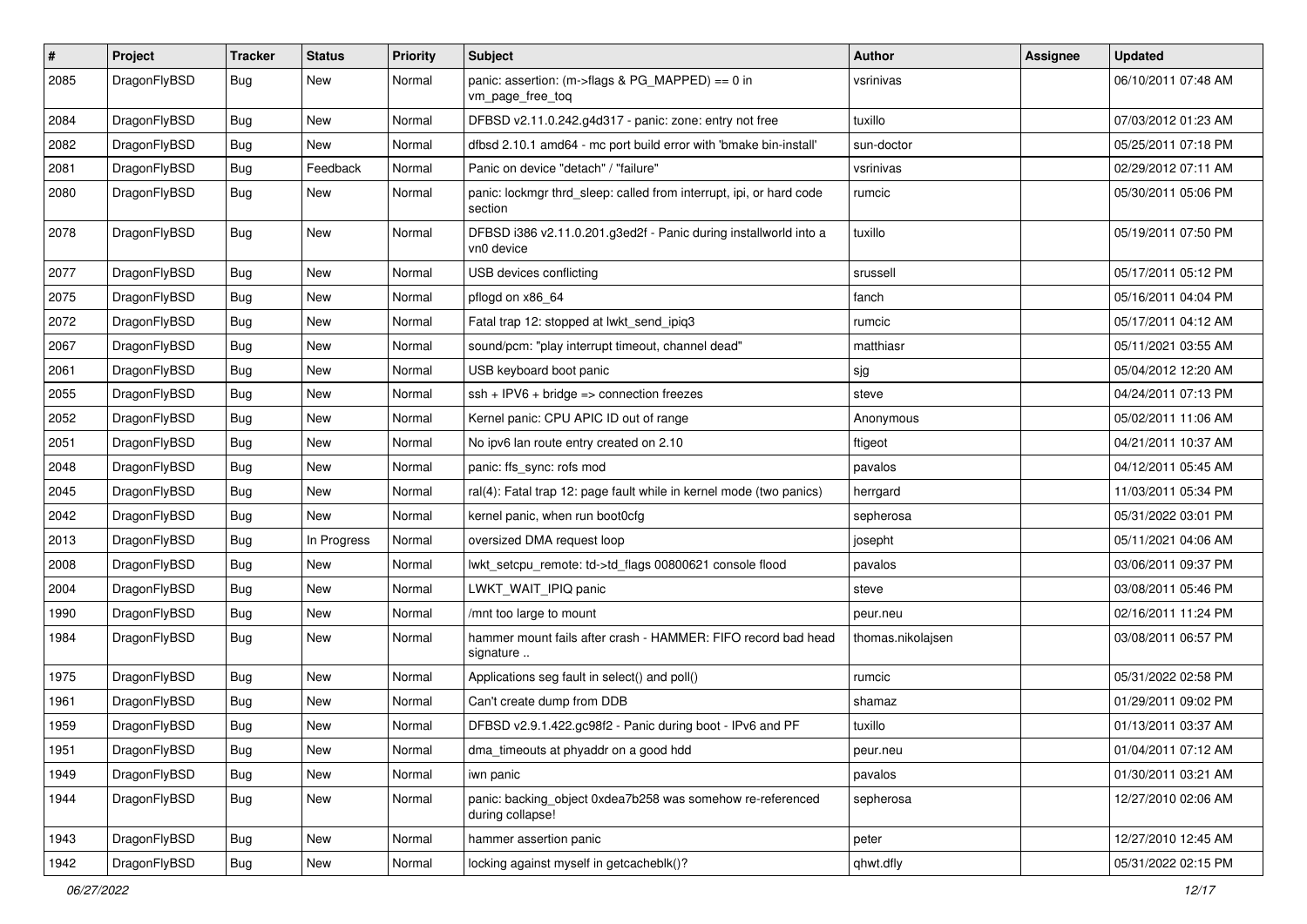| #    | Project      | <b>Tracker</b> | <b>Status</b> | <b>Priority</b> | <b>Subject</b>                                                                                                                                                                                    | <b>Author</b>      | Assignee | <b>Updated</b>      |
|------|--------------|----------------|---------------|-----------------|---------------------------------------------------------------------------------------------------------------------------------------------------------------------------------------------------|--------------------|----------|---------------------|
| 1941 | DragonFlyBSD | <b>Bug</b>     | <b>New</b>    | Normal          | wlan config crash                                                                                                                                                                                 | abandon.every.hope |          | 12/24/2010 07:54 PM |
| 1939 | DragonFlyBSD | <b>Bug</b>     | New           | Normal          | Panic on nightly build and stress test box                                                                                                                                                        | lentferj           |          | 12/18/2010 08:41 AM |
| 1935 | DragonFlyBSD | <b>Bug</b>     | New           | Normal          | mouse does not work after switching between x and console                                                                                                                                         | shamaz             |          | 12/13/2010 10:06 AM |
| 1923 | DragonFlyBSD | Bug            | New           | Normal          | Abysmal NFS performance with IPv6                                                                                                                                                                 | ftigeot            |          | 12/05/2010 09:34 PM |
| 1917 | DragonFlyBSD | Bug            | New           | Normal          | panic: assertion: (RB_EMPTY(&ip->rec_tree) && (ip->flags &<br>HAMMER_INODE_XDIRTY) == 0)    (!RB_EMPTY(&ip->rec_tree)<br>&& (ip->flags & HAMMER_INODE_XDIRTY) != 0) in<br>hammer_flush_inode_done | qhwt.dfly          |          | 11/24/2010 03:23 AM |
| 1916 | DragonFlyBSD | Bug            | New           | Normal          | Constant crashes on x86 64 with UFS                                                                                                                                                               | lentferj           |          | 11/21/2010 07:40 PM |
| 1913 | DragonFlyBSD | Bug            | New           | Normal          | panic: assertion: ip->flush_state != HAMMER_FST_FLUSH in<br>hammer_flush_inode_core                                                                                                               | swildner           |          | 11/20/2010 05:27 PM |
| 1907 | DragonFlyBSD | <b>Bug</b>     | New           | Normal          | Hammer crash in hammer_flusher_flush()                                                                                                                                                            | swildner           |          | 11/11/2010 05:07 AM |
| 1899 | DragonFlyBSD | <b>Bug</b>     | <b>New</b>    | Normal          | Keyboard doesn't work                                                                                                                                                                             | fransm             |          | 05/15/2022 03:32 PM |
| 1884 | DragonFlyBSD | <b>Bug</b>     | New           | Normal          | System completely freezes while listening music (devbuf: malloc<br>limit exceeded)                                                                                                                | shamaz             |          | 01/24/2011 05:00 PM |
| 1877 | DragonFlyBSD | <b>Bug</b>     | New           | Normal          | Freeze during 1st hammer cleanup after new install                                                                                                                                                | elekktretterr      |          | 05/15/2022 11:43 AM |
| 1874 | DragonFlyBSD | <b>Bug</b>     | New           | Normal          | mpd listening on all IPs, accepting only on one                                                                                                                                                   | rumcic             |          | 05/08/2011 01:01 PM |
| 1873 | DragonFlyBSD | <b>Bug</b>     | New           | Normal          | Panic upon usb mouse detach and reattaching                                                                                                                                                       | rumcic             |          | 02/01/2011 09:53 AM |
| 1867 | DragonFlyBSD | Bug            | New           | Normal          | it(4) motherboard and fan problems                                                                                                                                                                | tuxillo            |          | 07/08/2011 10:48 AM |
| 1861 | DragonFlyBSD | Bug            | New           | Normal          | panic via kprintf (lockmgr called in a hard section)                                                                                                                                              | vsrinivas          |          | 10/11/2010 12:56 AM |
| 1860 | DragonFlyBSD | <b>Bug</b>     | Feedback      | Normal          | Panic while creating UFS fs on vn(4) for initrd                                                                                                                                                   | matthias           |          | 02/29/2012 07:16 AM |
| 1850 | DragonFlyBSD | <b>Bug</b>     | New           | Normal          | volume-add on hammer root fs panic                                                                                                                                                                | Johannes.Hofmann   |          | 04/18/2019 04:27 AM |
| 1836 | DragonFlyBSD | <b>Bug</b>     | <b>New</b>    | Normal          | Incorrect TCP checksum show up in tcpdump                                                                                                                                                         | robgar1            |          | 05/15/2022 11:22 AM |
| 1826 | DragonFlyBSD | <b>Bug</b>     | New           | Normal          | panic during boot: assertion so->so port  in tcp input                                                                                                                                            | ftigeot            |          | 05/15/2022 11:05 AM |
| 1824 | DragonFlyBSD | <b>Bug</b>     | Feedback      | Normal          | kernel panic, x86, 2.7.3.859.ge5104                                                                                                                                                               | akirchhoff135014   |          | 03/10/2013 07:49 AM |
| 1818 | DragonFlyBSD | <b>Bug</b>     | New           | Normal          | panic: Bad tailg NEXT (kqueue issue ?)                                                                                                                                                            | ftigeot            |          | 05/15/2022 11:40 AM |
| 1786 | DragonFlyBSD | <b>Bug</b>     | New           | Normal          | Calling NULL function pointer initiates panic loop                                                                                                                                                | sjg                |          | 10/11/2010 05:28 PM |
| 1774 | DragonFlyBSD | Bug            | New           | Normal          | New IP header cleanup branch available for testing                                                                                                                                                | dillon             |          | 05/15/2022 10:59 AM |
| 1749 | DragonFlyBSD | <b>Bug</b>     | In Progress   | Normal          | HAMMER fsstress panic in hammer_flush_inode_core<br>'ip->flush state != HAMMER FST FLUSH'                                                                                                         | vsrinivas          |          | 05/11/2021 04:06 AM |
| 1745 | DragonFlyBSD | Bug            | Feedback      | Normal          | kmalloc panic                                                                                                                                                                                     | josepht            |          | 05/11/2021 04:05 AM |
| 1744 | DragonFlyBSD | <b>Bug</b>     | In Progress   | Normal          | HAMMER fsstress panic in hammer_setup_child_callback                                                                                                                                              | vsrinivas          |          | 05/11/2021 04:05 AM |
| 1727 | DragonFlyBSD | <b>Bug</b>     | Feedback      | Normal          | CD boot panic (2.6.1) (usb?)                                                                                                                                                                      | kiril              |          | 05/15/2022 05:10 AM |
| 1718 | DragonFlyBSD | <b>Bug</b>     | Feedback      | Normal          | IDE disk drive not detected by x86_64 2.6.1 Live CD                                                                                                                                               | bcox               |          | 11/27/2021 08:25 AM |
| 1717 | DragonFlyBSD | <b>Bug</b>     | Feedback      | Normal          | HAMMER panic in hammer cursor down()                                                                                                                                                              | josepht1           |          | 05/11/2021 04:05 AM |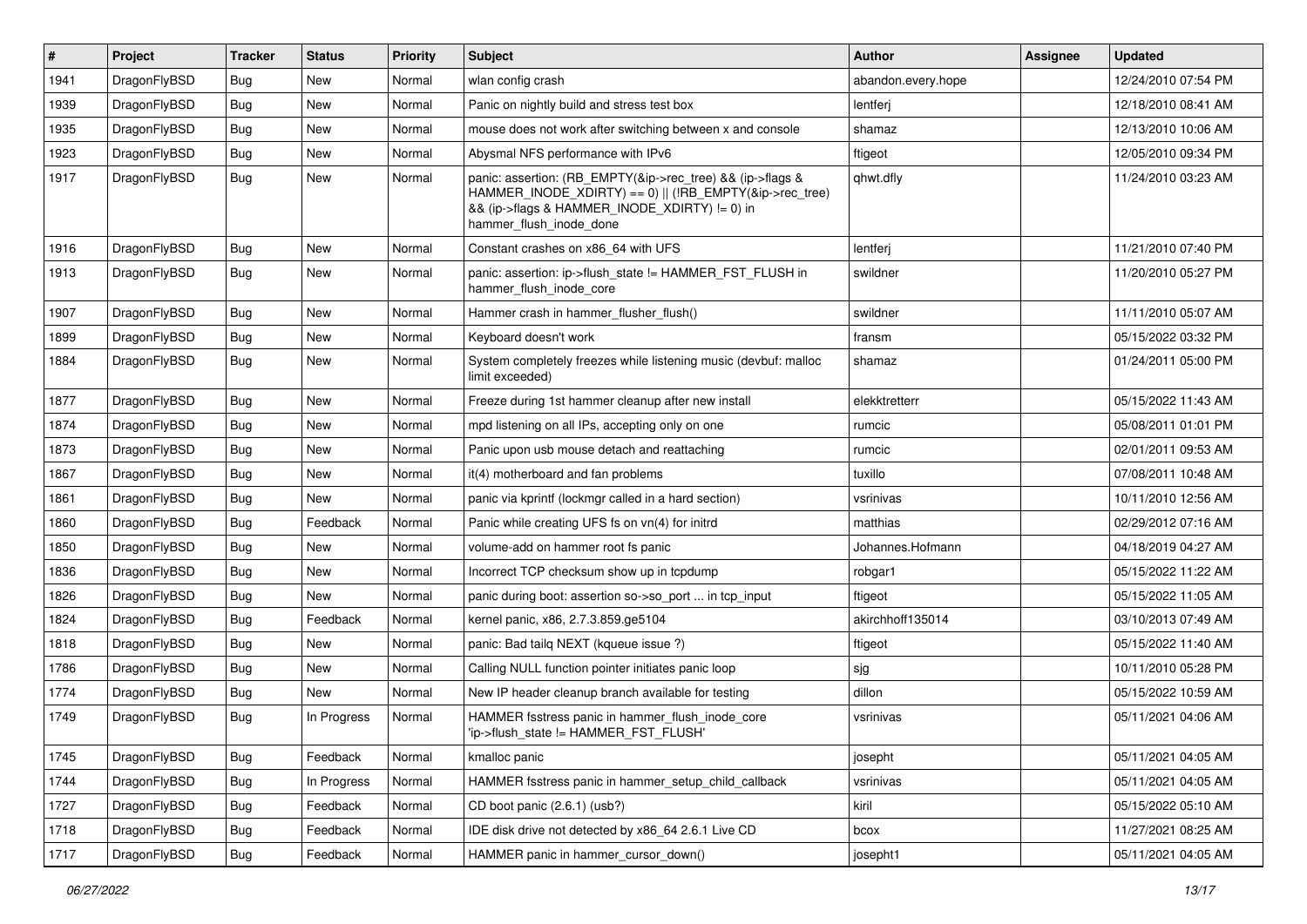| #    | Project      | <b>Tracker</b> | <b>Status</b> | <b>Priority</b> | Subject                                                                                                                                                   | Author        | Assignee | <b>Updated</b>      |
|------|--------------|----------------|---------------|-----------------|-----------------------------------------------------------------------------------------------------------------------------------------------------------|---------------|----------|---------------------|
| 1695 | DragonFlyBSD | <b>Bug</b>     | New           | Normal          | NFS-related system breakdown                                                                                                                              | Anonymous     |          | 04/10/2014 12:35 AM |
| 1672 | DragonFlyBSD | Bug            | Feedback      | Normal          | panic (trap 12) around btree_search() in 2.4.1-RELEASE                                                                                                    | floid         |          | 01/19/2015 03:36 AM |
| 1669 | DragonFlyBSD | <b>Bug</b>     | In Progress   | Normal          | Drive wont open using button                                                                                                                              | elekktretterr |          | 02/29/2012 12:05 PM |
| 1668 | DragonFlyBSD | <b>Bug</b>     | Feedback      | Normal          | Power button not working                                                                                                                                  | elekktretterr |          | 03/10/2013 06:22 AM |
| 1661 | DragonFlyBSD | <b>Bug</b>     | In Progress   | Normal          | panic on password entry mount smb filesystem                                                                                                              | vsrinivas     |          | 11/27/2021 08:29 AM |
| 1634 | DragonFlyBSD | Bug            | New           | Normal          | panic: spin lock: 0xe4ad1320, indefinitive wait!                                                                                                          | elekktretterr |          | 01/19/2015 03:21 AM |
| 1618 | DragonFlyBSD | <b>Bug</b>     | Feedback      | Normal          | collision for 'struct pmap' when using RPC and <sys user.h=""></sys>                                                                                      | carenas       |          | 05/11/2021 04:05 AM |
| 1613 | DragonFlyBSD | <b>Bug</b>     | Feedback      | Normal          | USB Keyboard not working on master                                                                                                                        | elekktretterr |          | 05/11/2021 04:05 AM |
| 1594 | DragonFlyBSD | <b>Bug</b>     | New           | Normal          | Kernel panic during boot from Live CD on Dell E6400                                                                                                       | bodie         |          | 05/11/2021 03:54 AM |
| 1592 | DragonFlyBSD | Bug            | Feedback      | Normal          | AcpiOSUnmapMemory: Warning, deallocation did not track<br>allocation.                                                                                     | eocallaghan   |          | 06/02/2014 07:45 AM |
| 1591 | DragonFlyBSD | Bug            | Feedback      | Normal          | Lenovo X301 hangs with AHCI Driver CMD TIMEOUT<br>STS=d0 <bsy></bsy>                                                                                      | eocallaghan   |          | 05/11/2021 04:05 AM |
| 1580 | DragonFlyBSD | Bug            | Feedback      | Normal          | Panic (Fatal trap 12: page fault while in kernel mode) while playing<br>with pf and netif names                                                           | rumcic        |          | 12/21/2018 01:21 AM |
| 1577 | DragonFlyBSD | Bug            | Feedback      | Normal          | panic: assertion: leaf->base.obj_id == ip->obj_id in<br>hammer_ip_delete_range                                                                            | qhwt+dfly     |          | 05/11/2021 04:01 AM |
| 1563 | DragonFlyBSD | Bug            | Feedback      | Normal          | reset(1) doesn't reset terminal to the defaults                                                                                                           | hasso         |          | 03/10/2013 04:17 AM |
| 1560 | DragonFlyBSD | <b>Bug</b>     | Feedback      | Normal          | Unable to modify partition table on ThinkPad T61p during install                                                                                          | rehsack       |          | 01/15/2015 08:57 AM |
| 1559 | DragonFlyBSD | <b>Bug</b>     | New           | Normal          | kernel trap                                                                                                                                               | phma          |          | 11/27/2021 08:43 AM |
| 1525 | DragonFlyBSD | <b>Bug</b>     | New           | Normal          | boehm-gc problems                                                                                                                                         | hasso         |          | 10/13/2012 07:13 PM |
| 1521 | DragonFlyBSD | <b>Bug</b>     | Feedback      | Normal          | amd64 2.4 livecd won't mount root at boot                                                                                                                 | bolapara      |          | 01/28/2018 03:45 AM |
| 1502 | DragonFlyBSD | <b>Bug</b>     | In Progress   | Normal          | Lock while deleting files from nohistory HAMMER directories                                                                                               | hasso         |          | 03/10/2013 04:28 AM |
| 1489 | DragonFlyBSD | <b>Bug</b>     | Feedback      | Normal          | panic: ufs_dirbad: bad dir                                                                                                                                | rumcic        |          | 03/10/2013 04:34 AM |
| 1486 | DragonFlyBSD | <b>Bug</b>     | Feedback      | Normal          | Interrupt storm related to SATA DVD device                                                                                                                | hasso         |          | 05/11/2021 04:01 AM |
| 1481 | DragonFlyBSD | Bug            | Feedback      | Normal          | panic: assertion: kva_p(buf) in soopt_from_kbuf (after ipfw pipe<br>show, 2.2.1-R)                                                                        | combiner      |          | 05/11/2021 04:01 AM |
| 1463 | DragonFlyBSD | Bug            | New           | Normal          | Mountroot before drives are initialized                                                                                                                   | elekktretterr |          | 12/07/2010 01:30 PM |
| 1456 | DragonFlyBSD | <b>Bug</b>     | Feedback      | Normal          | Microsoft wireless desktop problems                                                                                                                       | elekktretterr |          | 01/15/2015 08:34 AM |
| 1454 | DragonFlyBSD | <b>Bug</b>     | Feedback      | Normal          | Unable to boot from external USB DVD drive                                                                                                                | elekktretterr |          | 05/11/2021 04:01 AM |
| 1448 | DragonFlyBSD | <b>Bug</b>     | Feedback      | Normal          | panic: assertion: _tp->tt_msg->tt_cpuid == mycpuid in<br>tcp_callout_active tcp_output tcp_usr_send netmsg_pru_send<br>netmsg_service tcpmsg_service_loop | dillon        |          | 05/11/2021 04:00 AM |
| 1429 | DragonFlyBSD | <b>Bug</b>     | Feedback      | Normal          | vkernel bug - "mfree: m->m_nextpkt != NULL"                                                                                                               | dillon        |          | 05/11/2021 04:00 AM |
| 1398 | DragonFlyBSD | Submit         | In Progress   | Normal          | hdestroy(3) restricts hash key to point to malloc'ed space                                                                                                | Anonymous     |          | 08/20/2021 04:06 PM |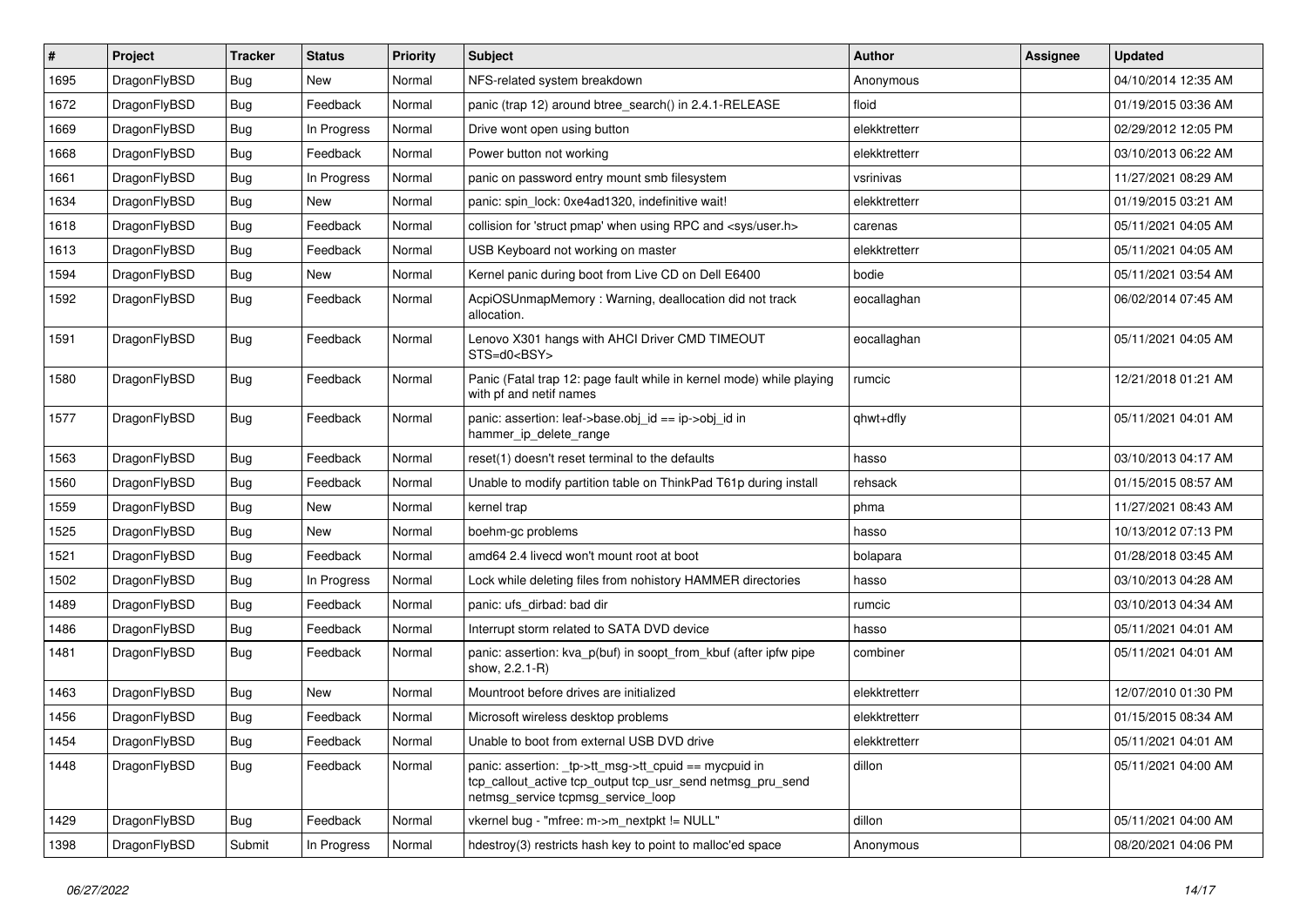| $\vert$ # | Project      | <b>Tracker</b> | <b>Status</b> | <b>Priority</b> | <b>Subject</b>                                                              | <b>Author</b>  | Assignee | <b>Updated</b>      |
|-----------|--------------|----------------|---------------|-----------------|-----------------------------------------------------------------------------|----------------|----------|---------------------|
| 1387      | DragonFlyBSD | <b>Bug</b>     | Feedback      | Normal          | zero-size malloc and ps: kvm_getprocs: Bad address                          | qhwt+dfly      |          | 05/11/2021 04:00 AM |
| 1368      | DragonFlyBSD | <b>Bug</b>     | In Progress   | Normal          | suspend signal race?                                                        | qhwt+dfly      |          | 05/11/2021 03:51 AM |
| 1336      | DragonFlyBSD | <b>Bug</b>     | In Progress   | Normal          | Still looking for reports of missed directory entries w/ HAMMER             | dillon         |          | 05/11/2021 04:00 AM |
| 1332      | DragonFlyBSD | <b>Bug</b>     | Feedback      | Normal          | DFBSD 2.2 - Booting usbcdrom/usbsticks on thinkpad hangs on<br>"BTX Halted" | tuxillo        |          | 05/11/2021 04:00 AM |
| 1330      | DragonFlyBSD | Bug            | Feedback      | Normal          | Hammer, usb disk, SYNCHRONIZE CACHE failure                                 | josepht        |          | 06/02/2014 04:56 AM |
| 1307      | DragonFlyBSD | Bug            | In Progress   | Normal          | hammer tid -2 shows unexpected result                                       | corecode       |          | 10/18/2016 05:29 PM |
| 1282      | DragonFlyBSD | <b>Bug</b>     | Feedback      | Normal          | panic (trap 12) when booting SMP kernel on Atom 330 (dual core)             | tomaz.borstnar |          | 05/11/2021 04:00 AM |
| 1250      | DragonFlyBSD | Bug            | Feedback      | Normal          | Panic upon plugging an USB flash drive into the machine                     | rumcic         |          | 03/10/2013 05:17 AM |
| 1249      | DragonFlyBSD | Bug            | Feedback      | Normal          | panic: ffs_vfree: freeing free inode                                        | rumcic         |          | 03/10/2013 05:13 AM |
| 1246      | DragonFlyBSD | <b>Bug</b>     | New           | Normal          | bad resolution (monitor desync) with livedvd                                | Przem0l        |          | 02/18/2014 06:29 AM |
| 1218      | DragonFlyBSD | Bug            | In Progress   | Normal          | panic: assertion: error == 0 in hammer_start_transaction                    | rumcic         |          | 05/11/2021 04:00 AM |
| 1194      | DragonFlyBSD | <b>Bug</b>     | New           | Normal          | SCSI errors while trying to copy photos from my camera                      | elekktretterr  |          | 01/14/2015 04:39 PM |
| 1193      | DragonFlyBSD | Bug            | <b>New</b>    | Normal          | kernel doesn't recognize cdrom drive                                        | nonsolosoft    |          | 01/25/2014 09:11 PM |
| 1192      | DragonFlyBSD | Submit         | <b>New</b>    | Normal          | KKASSERTs in sys/kern/uipc_{msg,socket}.c are too strict                    | rumcic         |          | 05/11/2021 04:07 AM |
| 1181      | DragonFlyBSD | <b>Bug</b>     | In Progress   | Normal          | ACX111 panic                                                                | elekktretterr  |          | 05/11/2021 04:00 AM |
| 1144      | DragonFlyBSD | Bug            | Feedback      | Normal          | Incorrect clock under KVM                                                   | msylvan        |          | 03/09/2013 01:17 PM |
| 1101      | DragonFlyBSD | <b>Bug</b>     | Feedback      | Normal          | ohci related panic                                                          | polachok       |          | 05/11/2021 04:00 AM |
| 989       | DragonFlyBSD | <b>Bug</b>     | New           | Normal          | installer/fdisk trouble with wrapped values                                 | Discodestroyer |          | 02/18/2014 06:27 AM |
| 979       | DragonFlyBSD | <b>Bug</b>     | Feedback      | Normal          | Failure-prone USB mass storage (SB600? msdosfs? CAM?)                       | floid          |          | 01/15/2015 08:38 AM |
| 846       | DragonFlyBSD | <b>Bug</b>     | Feedback      | Normal          | USB bugs:usb mouse can't used!                                              | frankning      |          | 01/15/2015 08:36 AM |
| 806       | DragonFlyBSD | <b>Bug</b>     | Feedback      | Normal          | boot error on MacBook                                                       | tralamazza     |          | 06/04/2022 05:28 AM |
| 604       | DragonFlyBSD | <b>Bug</b>     | In Progress   | Normal          | 1.8.1-RELEASE - clock runs fast on mainboard ASUS P5A-B                     | yeti           |          | 05/11/2021 03:55 AM |
| 570       | DragonFlyBSD | <b>Bug</b>     | Feedback      | Normal          | 1.8.x: ACPI problems                                                        | qhwt+dfly      |          | 06/02/2014 03:45 AM |
| 331       | DragonFlyBSD | Bug            | In Progress   | Normal          | ftpsesame (aka Bridging S01E03)                                             | bastyaelvtars  |          | 03/09/2013 12:28 PM |
| 243       | DragonFlyBSD | Bug            | Feedback      | Normal          | weird behavior in the shell                                                 | swildner       |          | 05/31/2022 02:51 PM |
| 293       | DragonFlyBSD | <b>Bug</b>     | Feedback      | Low             | Various updates to the handbook                                             | victor         | victor   | 03/10/2013 04:46 AM |
| 2721      | DragonFlyBSD | Submit         | Feedback      | Low             | Some few zalloc calls to objcache ones replacements                         | dclink         | tuxillo  | 05/11/2021 04:08 AM |
| 1819      | DragonFlyBSD | Bug            | In Progress   | Low             | truss - Major revamping task list                                           | tuxillo        | tuxillo  | 11/27/2021 08:45 AM |
| 1428      | DragonFlyBSD | <b>Bug</b>     | Feedback      | Low             | POSIX.1e implementation is too old                                          | hasso          | tuxillo  | 05/11/2021 04:00 AM |
| 2252      | DragonFlyBSD | <b>Bug</b>     | New           | Low             | snd_hda not useable if loaded via /boot/loader.conf                         | xbit           | swildner | 12/14/2011 12:23 AM |
| 1714      | DragonFlyBSD | <b>Bug</b>     | New           | Low             | hwpmc                                                                       | alexh          | swildner | 08/18/2012 02:03 PM |
| 1532      | DragonFlyBSD | <b>Bug</b>     | New           | Low             | jemalloc doesn't work on DragonFly                                          | hasso          | sjg      | 08/02/2011 01:14 AM |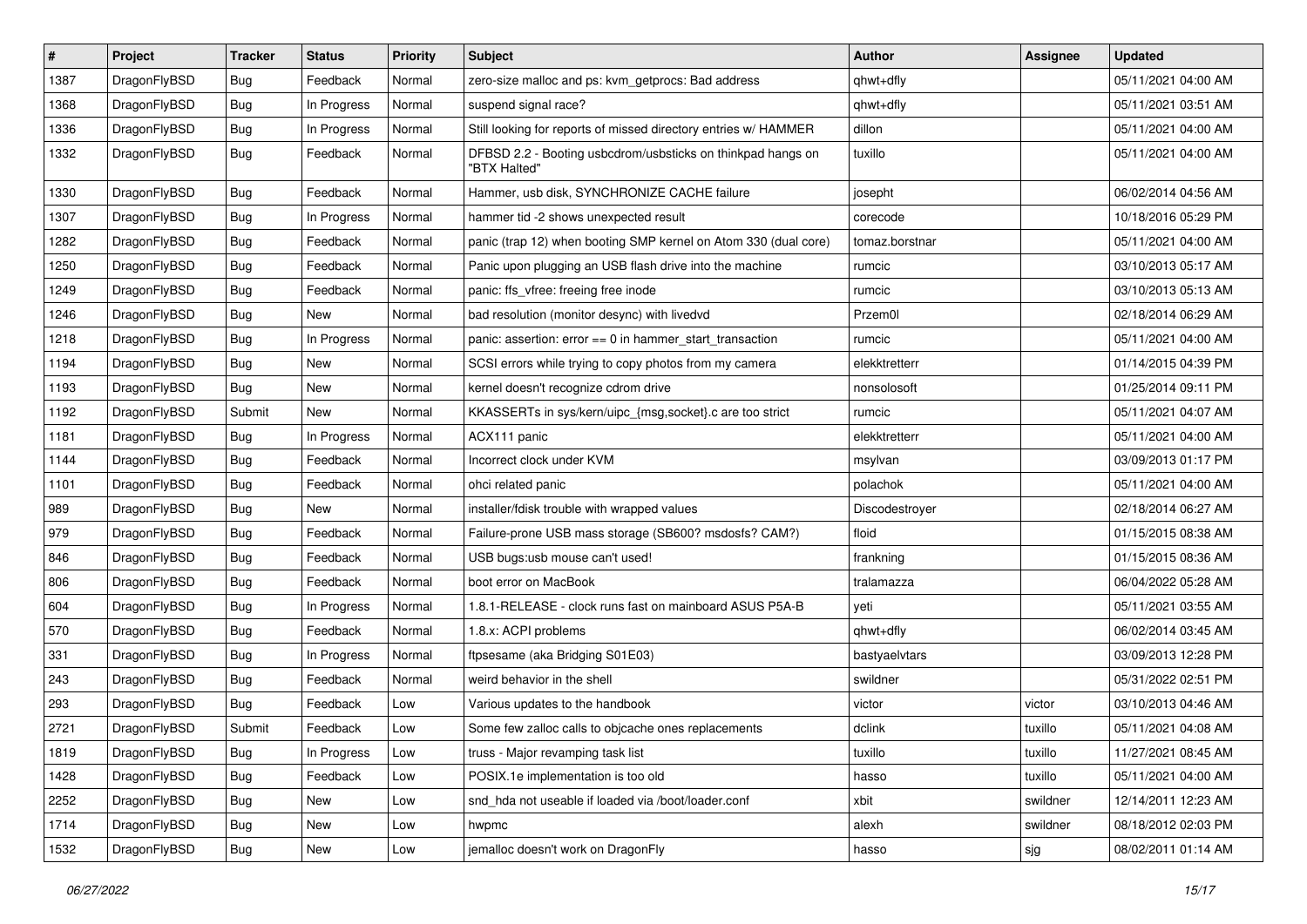| $\sharp$ | Project      | <b>Tracker</b> | <b>Status</b> | <b>Priority</b> | Subject                                                                                                       | <b>Author</b>    | <b>Assignee</b> | <b>Updated</b>      |
|----------|--------------|----------------|---------------|-----------------|---------------------------------------------------------------------------------------------------------------|------------------|-----------------|---------------------|
| 600      | DragonFlyBSD | Bug            | New           | Low             | /sys/libkern/karc4random                                                                                      | robin carey5     | profmakx        | 01/19/2015 03:07 AM |
| 679      | DragonFlyBSD | Bug            | <b>New</b>    | Low             | Netgraph backward compatibility for old *LEN constants                                                        | nant             | nant            | 02/18/2014 05:45 AM |
| 385      | DragonFlyBSD | <b>Bug</b>     | Feedback      | Low             | Mail archive address removal                                                                                  | justin           | justin          | 03/09/2013 11:24 AM |
| 1127     | DragonFlyBSD | <b>Bug</b>     | Feedback      | Low             | cdrom drive not detected                                                                                      | tgr              | corecode        | 01/15/2015 08:55 AM |
| 1538     | DragonFlyBSD | <b>Bug</b>     | New           | Low             | mountroot should probe file systems                                                                           | corecode         | alexh           | 11/24/2010 06:35 PM |
| 3311     | DragonFlyBSD | <b>Bug</b>     | New           | Low             | TrueCrypt support may cause kernel crash                                                                      | arcade@b1t.name  |                 | 04/29/2022 06:19 AM |
| 3228     | DragonFlyBSD | <b>Bug</b>     | New           | Low             | pfi kif unref: state refcount $\leq$ 0 in dmesg                                                               | justin           |                 | 03/05/2021 06:39 AM |
| 3132     | DragonFlyBSD | <b>Bug</b>     | <b>New</b>    | Low             | unifdef mined                                                                                                 | bcallah          |                 | 04/26/2018 08:34 PM |
| 3107     | DragonFlyBSD | <b>Bug</b>     | New           | Low             | ACPI interrupt storm when loading i915 on Lenovo T460                                                         | oyvinht          |                 | 07/15/2020 07:01 AM |
| 3101     | DragonFlyBSD | <b>Bug</b>     | <b>New</b>    | Low             | PFI CGI install not working in dragonflybsd 5.0.1 USB install                                                 | bnegre82         |                 | 05/11/2021 04:14 AM |
| 3024     | DragonFlyBSD | <b>Bug</b>     | New           | Low             | sys/dev/netif/wi/if_wi.c:1090]: (style) Redundant condition                                                   | dcb              |                 | 04/11/2017 11:56 AM |
| 2931     | DragonFlyBSD | <b>Bug</b>     | <b>New</b>    | Low             | 'gdb' of 'vkernel' unable to print backtrace                                                                  | tofergus         |                 | 07/26/2016 01:51 PM |
| 2887     | DragonFlyBSD | <b>Bug</b>     | <b>New</b>    | Low             | Missing extattr_namespace_to_string and<br>extattr_string_to_namespace functions                              | rubenk           |                 | 02/06/2016 05:09 AM |
| 2882     | DragonFlyBSD | <b>Bug</b>     | <b>New</b>    | Low             | bridge sends packets from individual interfaces                                                               | arcade@b1t.name  |                 | 01/09/2016 12:43 PM |
| 2878     | DragonFlyBSD | <b>Bug</b>     | <b>New</b>    | Low             | [fix] CCVER problem when using clang and cpu extensions<br>(intrinsics)                                       | arcade@b1t.name  |                 | 06/24/2016 04:25 AM |
| 2877     | DragonFlyBSD | <b>Bug</b>     | New           | Low             | sed fails when working with UTF-8 locale and non-UTF symbols                                                  | arcade@b1t.name  |                 | 12/30/2015 11:20 AM |
| 2859     | DragonFlyBSD | <b>Bug</b>     | New           | Low             | Installer configuration menu always highlights "Select timezone", no<br>matter which step was last completed. | cgag             |                 | 12/02/2015 01:54 PM |
| 2858     | DragonFlyBSD | <b>Bug</b>     | New           | Low             | Installer "Local or UTC" question should have "No" selected by<br>default.                                    | cgag             |                 | 12/02/2015 01:18 PM |
| 2797     | DragonFlyBSD | <b>Bug</b>     | In Progress   | Low             | vkernels with & without machdep.pmap_mmu_optimize                                                             | yellowrabbit2010 |                 | 11/27/2021 08:06 AM |
| 2790     | DragonFlyBSD | Submit         | <b>New</b>    | Low             | filedesc softrefs increment code factoring                                                                    | dclink           |                 | 02/21/2015 04:00 AM |
| 2680     | DragonFlyBSD | <b>Bug</b>     | New           | Low             | boot0cfg update makes box unbootable                                                                          | herrgard         |                 | 06/10/2014 06:02 AM |
| 2675     | DragonFlyBSD | Bug            | New           | Low             | Ultimate N WiFi Link 5300 get iwn_intr: fatal firmware error on 5GHz                                          | revuwa           |                 | 05/11/2021 04:07 AM |
| 2636     | DragonFlyBSD | <b>Bug</b>     | Feedback      | Low             | Add -x flag to iostat (a la solaris)                                                                          | tuxillo          |                 | 05/11/2021 04:07 AM |
| 2631     | DragonFlyBSD | <b>Bug</b>     | In Progress   | Low             | Verify library versioning current with full package build and switch it<br>on (after publishing packages)     | tuxillo          |                 | 05/11/2021 04:06 AM |
| 2552     | DragonFlyBSD | <b>Bug</b>     | New           | Low             | hammer recovery should indicate progress                                                                      | phma             |                 | 05/03/2013 12:13 AM |
| 2529     | DragonFlyBSD | <b>Bug</b>     | New           | Low             | Sundance network adapter is not detected and attached                                                         | kworr            |                 | 03/25/2013 02:29 AM |
| 2403     | DragonFlyBSD | <b>Bug</b>     | New           | Low             | newfs -E doesn't handle /dev/serno device names properly                                                      | ftigeot          |                 | 08/17/2012 05:07 AM |
| 2095     | DragonFlyBSD | <b>Bug</b>     | New           | Low             | Running installer post-install: Unsupported DFUI transport "                                                  | greenrd          |                 | 06/26/2011 09:20 AM |
| 2020     | DragonFlyBSD | <b>Bug</b>     | New           | Low             | Port brcm80211 driver from Linux to DragonFly BSD                                                             | studer           |                 | 03/05/2011 10:54 PM |
| 1982     | DragonFlyBSD | <b>Bug</b>     | New           | Low             | There is no linuxulator on x86-64                                                                             | herrgard         |                 | 05/31/2022 02:25 PM |